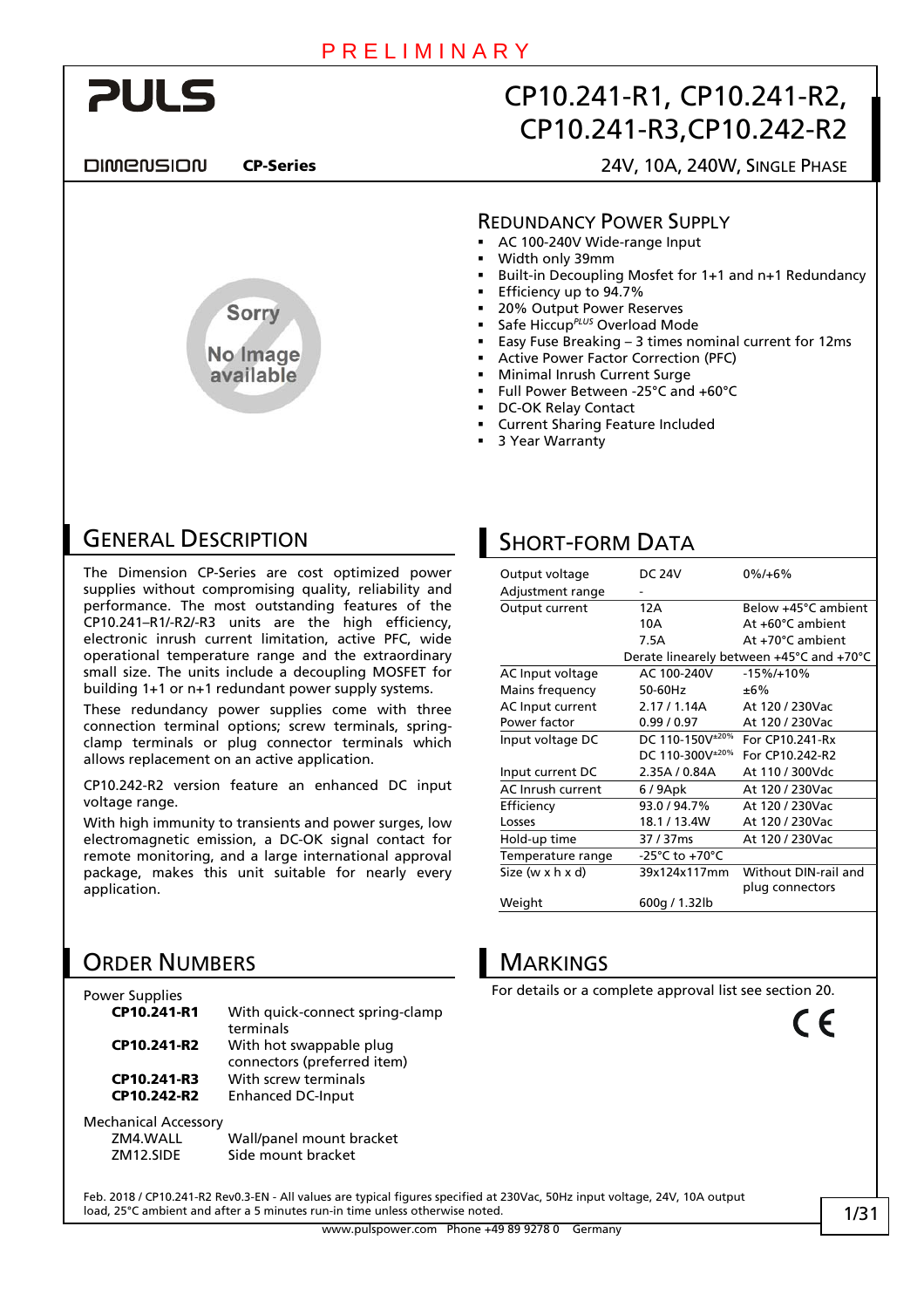# **PULS**

# CP10.241-R1, CP10.241-R2, CP10.241-R3,CP10.242-R2

DIMENSION

### CP-Series 24V, 10A, 240W, SINGLE PHASE

### **INDEX**

|         |                                                   | Page |       |                                               | Page |
|---------|---------------------------------------------------|------|-------|-----------------------------------------------|------|
| $1_{-}$ |                                                   |      |       |                                               |      |
| 2.      |                                                   |      |       |                                               |      |
| 3.      |                                                   |      |       |                                               |      |
| 4.      |                                                   |      |       |                                               |      |
| 5.      |                                                   |      |       | 23.1. ZM4.WALL - Wall/Panel Mount Bracket .23 |      |
| 6.      |                                                   |      |       | 23.2. ZM12.SIDE - Side Mounting Bracket24     |      |
| 7.      |                                                   |      |       |                                               |      |
| 8.      |                                                   |      |       |                                               |      |
| 9.      | Efficiency and Power Losses11                     |      |       | 24.2. Adjusting the Output Voltage26          |      |
|         |                                                   |      |       |                                               |      |
|         |                                                   |      |       |                                               |      |
|         |                                                   |      | 24.5. |                                               |      |
|         |                                                   |      |       | 24.6. Parallel Use to Increase Output Power28 |      |
|         | 14. Replacing Units while the System is Running15 |      |       |                                               |      |
|         |                                                   |      | 24.8. | Operation on Two Phases 30                    |      |
|         |                                                   |      |       | 24.9. Use in a Tightly Sealed Enclosure 30    |      |
|         |                                                   |      |       | 24.10. Mounting Orientations 31               |      |
|         | 18. Safety and Protection Features 19             |      |       |                                               |      |
|         |                                                   |      |       |                                               |      |

|       | 22. Physical Dimensions and Weight 22     |  |
|-------|-------------------------------------------|--|
|       |                                           |  |
| 23.1. | ZM4.WALL - Wall/Panel Mount Bracket .23   |  |
|       | 23.2. ZM12.SIDE - Side Mounting Bracket24 |  |
|       |                                           |  |
|       | 24.1. Peak Current Capability 25          |  |
|       | 24.2. Adjusting the Output Voltage26      |  |
|       |                                           |  |
| 24.4. | Output Circuit Breakers27                 |  |
| 24.5. |                                           |  |
| 24.6. | Parallel Use to Increase Output Power28   |  |
| 24.7. | Parallel Use for Redundancy29             |  |
| 24.8. | Operation on Two Phases 30                |  |
| 24.9. | Use in a Tightly Sealed Enclosure 30      |  |
|       | 24.10. Mounting Orientations 31           |  |
|       |                                           |  |

The information given in this document is correct to the best of our knowledge and experience at the time of publication. If not expressly agreed otherwise, this information does not represent a warranty in the legal sense of the word. As the state of our knowledge and experience is constantly changing, the information in this data sheet is subject to revision. We therefore kindly ask you to always use the latest issue of this document.

No part of this document may be reproduced or utilized in any form without our prior permission in writing.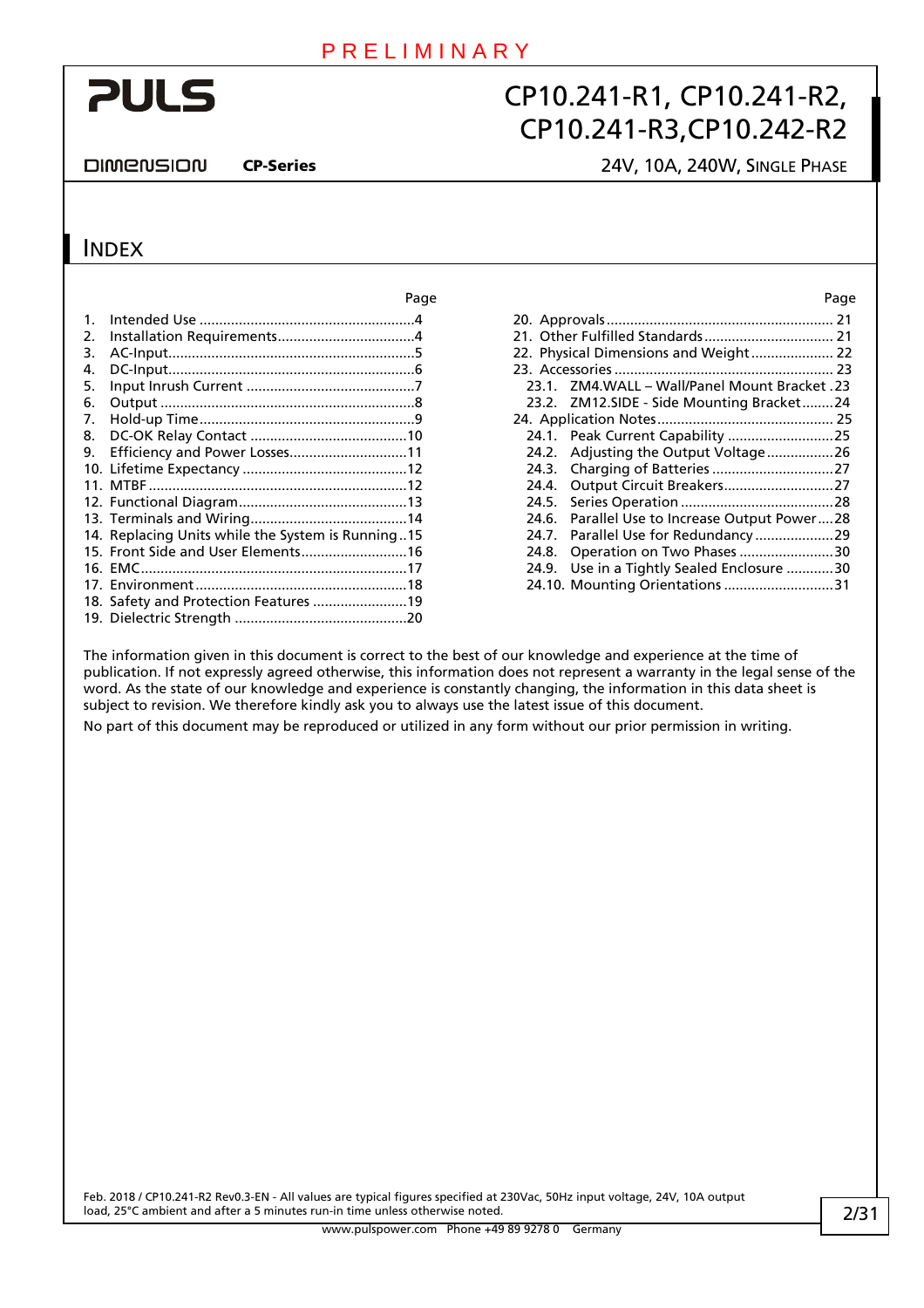

**DIMENSION** 

**PULS** 

CP-Series 24V, 10A, 240W, SINGLE PHASE

#### TERMINOLOGY AND ABREVIATIONS **PE and**  $\bigoplus$  **symbol** PE is the abbreviation for **P**rotective Earth and has the same meaning as the symbol  $\bigoplus$ . **Earth, Ground** This document uses the term "earth" which is the same as the U.S. term "ground". **T.B.D.** To be defined, value or description will follow later. AC 230V A figure displayed with the AC or DC before the value represents a nominal voltage with standard tolerances (usually ±15%) included. E.g.: DC 12V describes a 12V battery disregarding whether it is full (13.7V) or flat (10V) 230Vac A figure with the unit (Vac) at the end is a momentary figure without any additional tolerances included. **50Hz vs. 60Hz** As long as not otherwise stated, AC 230V parameters are valid at 50Hz mains frequency. **may** A key word indicating flexibility of choice with no implied preference. shall A key word indicating a mandatory requirement. should A key word indicating flexibility of choice with a strongly preferred implementation. **1+1 Redundancy** Use of two identical power supplies in parallel to provide continued operation following most failures in a single power supply. The two power supply outputs should be isolated from each other by utilizing diodes or other switching arrangements. E.g. two 10A power supplies are needed to achieve a 10A redundant system. N+1

N+1 Redundancy Use of three or more identical power supplies in parallel to provide continued operation following most failures in a single power supply. All power supply outputs should be isolated from each other by utilizing diodes or other switching arrangements.



E.g.: To achieve a 40A redundant system, five 10A power supplies are needed in a N+1 redundant system.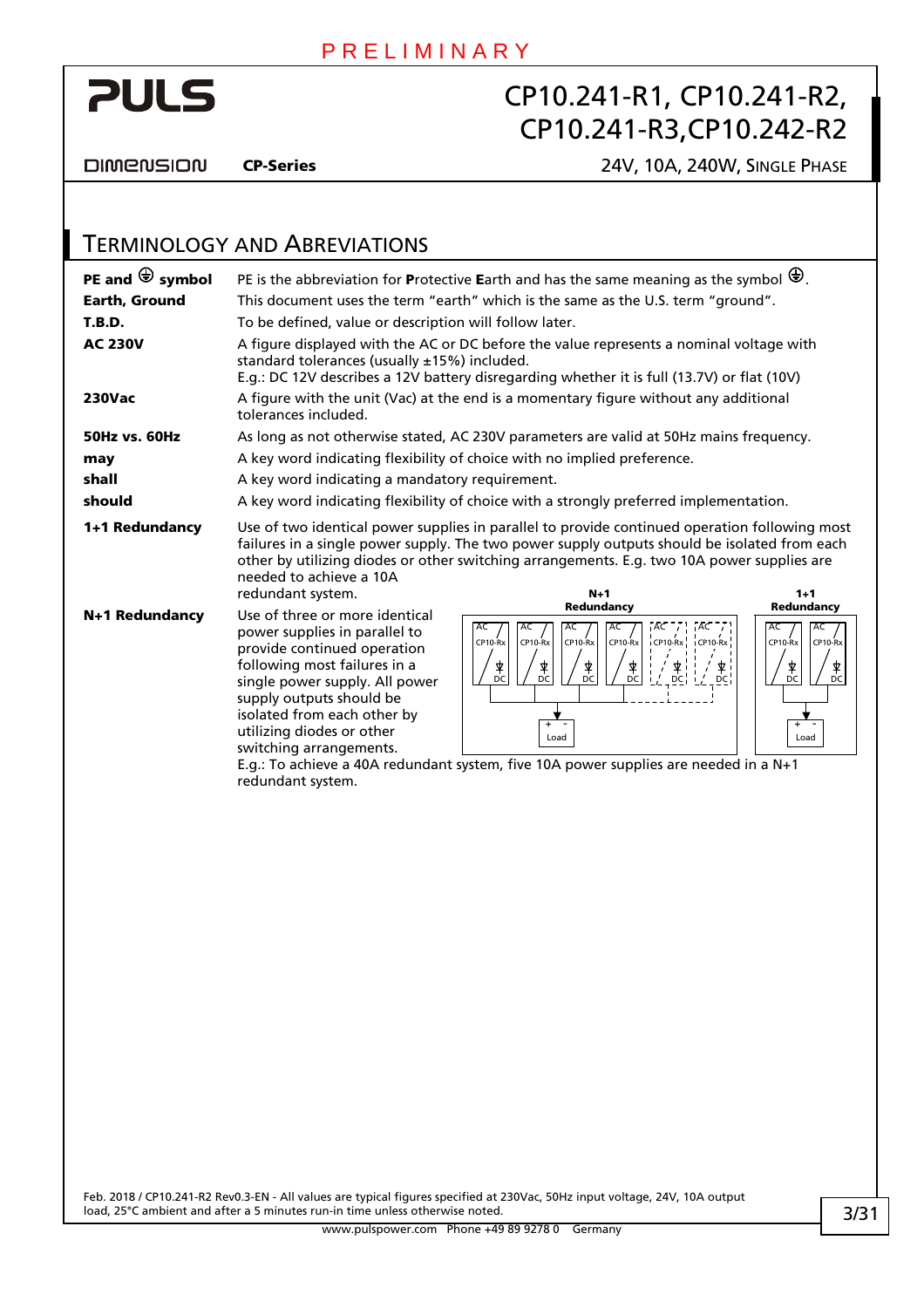<span id="page-3-0"></span>

**DIMENSION** 

CP-Series 24V, 10A, 240W, SINGLE PHASE

### 1. INTENDED USE

This device is designed for installation in an enclosure and is intended for the general professional use such as in industrial control, office, communication, and instrumentation equipment.

Do not use this power supply in equipment, where malfunction may cause severe personal injury or threaten human life.

### <span id="page-3-1"></span>2. INSTALLATION REQUIREMENTS

 $M$  WARNING  $\vert$  Risk of electrical shock, fire, personal injury or death.

- Do not use the power supply without proper grounding (Protective Earth). Use the terminal on the input block for earth connection and not one of the screws on the housing.
- Turn power off before working on the device. Protect against inadvertent re-powering.
- Make sure that the wiring is correct by following all local and national codes.
- Do not modify or repair the unit.
- Do not open the unit as high voltages are present inside.
- Use caution to prevent any foreign objects from entering the housing.
- Do not use in wet locations or in areas where moisture or condensation can be expected.
- Do not touch during power-on, and immediately after power-off. Hot surfaces may cause burns.

#### Obey the following installation requirements:

- This device may only be installed and put into operation by qualified personnel.
- Install the device in an enclosure providing protection against electrical, mechanical and fire hazards.
- The device is designed for use in pollution degree 2 areas in controlled environments.
- The enclosure of the device provides a degree of protection of IP20 according to IEC 60529.
- Mount the unit on a DIN-rail so that the input terminals are located on the bottom of the unit. For other mounting orientations see de-rating requirements in this document.
- The device is designed for convection cooling and does not require an external fan. Do not obstruct airflow and do not cover ventilation grid (e.g. cable conduits) by more than 15%!
- Keep the following installation clearances: 40mm on top, 20mm on the bottom, 5mm on the left and right sides are recommended when the device is loaded permanently with more than 50% of the rated power. Increase this clearance to 15mm in case the adjacent device is a heat source (Example: another power supply).
- Make sure that the wiring is correct by following all local and national codes. Use appropriate copper cables that are designed for a minimum operating temperature of 60°C for ambient temperatures up to +45°C, 75°C for ambient temperatures up to +60°C and 90°C for ambient temperatures up to +70°C. Ensure that all strands of a stranded wire enter the terminal connection. Check also local codes and local requirements. In some countries local regulations might apply.
- This device does not contain serviceable parts. The tripping of an internal fuse is caused by an internal defect. If damage or malfunction should occur during installation or operation, immediately turn power off and send the device to the factory for inspection.
- The device is designed, tested and approved for branch circuits up to up to 30A (UL) or 32A (IEC) without additional protection device. If an external fuse is utilized, do not use circuit breakers smaller than 10A B- or C-Characteristic to avoid a nuisance tripping of the circuit breaker.
- A disconnecting means shall be provided for the input of the power supply.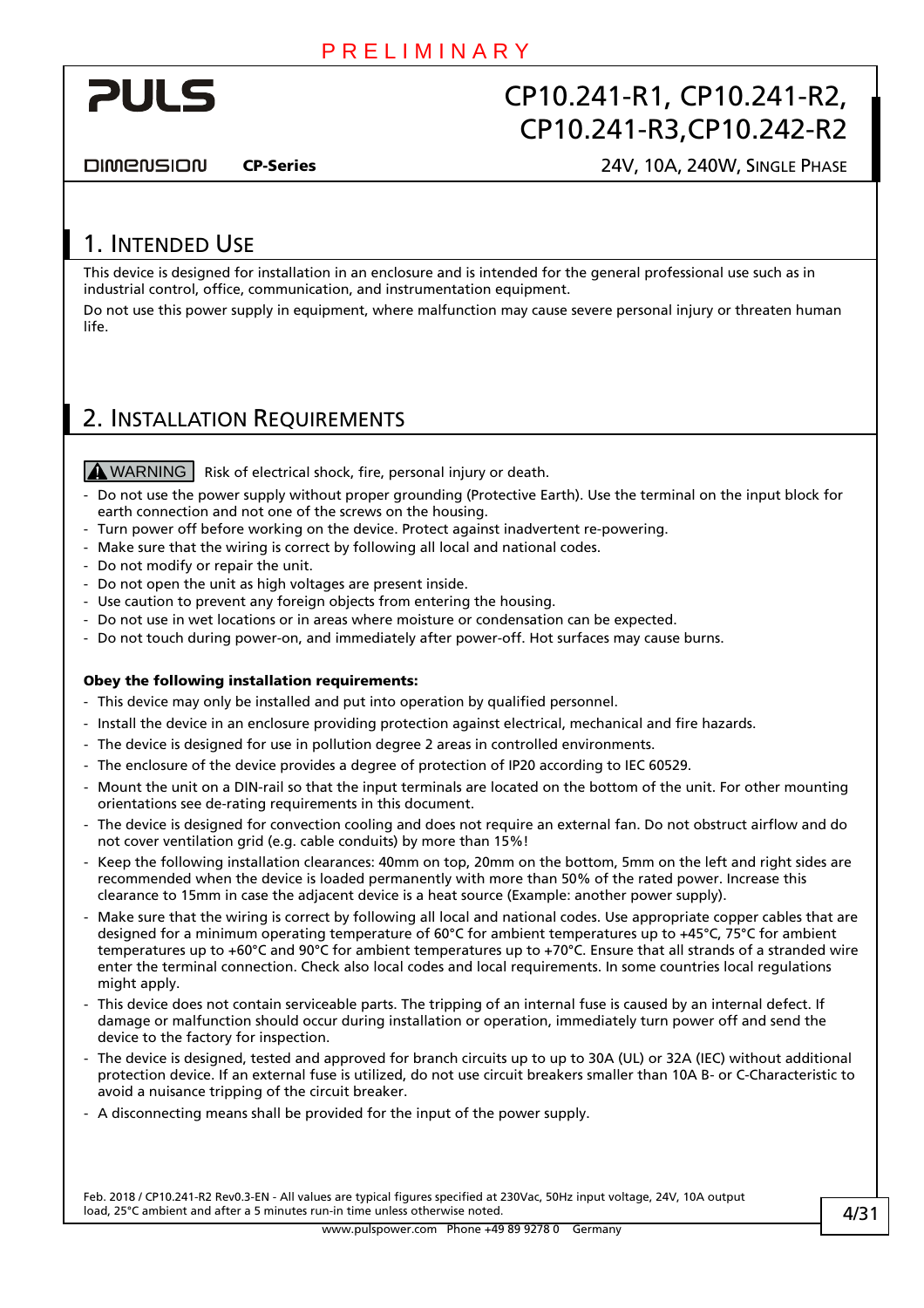<span id="page-4-0"></span>

**DIMENSION** 

#### CP-Series 24V, 10A, 240W, SINGLE PHASE

3. AC-INPUT

The device is suitable to be supplied from TN-, TT- and IT mains networks with AC voltage. For suitable DC supply voltages see chapter [4.](#page-5-1)

| AC input                        | Nom. | AC 100-240V                       |                                      |  |  |  |
|---------------------------------|------|-----------------------------------|--------------------------------------|--|--|--|
| AC input range                  | Min. | 85-264Vac                         | Continuous operation                 |  |  |  |
|                                 | Min. | 264-300Vac                        | For maximal 500ms (occasional)       |  |  |  |
| Allowed voltage L or N to earth | Max. | 300Vac                            | Continuous, according to IEC 60664-1 |  |  |  |
| Input frequency                 | Nom. | $50-60$ Hz                        | ±6%                                  |  |  |  |
| Turn-on voltage                 | Typ. | 80Vac                             | Steady-state value, see Fig. 3-1     |  |  |  |
| Shut-down voltage               | Typ. | 70Vac                             | Steady-state value, see Fig. 3-1     |  |  |  |
|                                 | Typ. | 55Vac                             | Dynamic value (max. 250ms)           |  |  |  |
| External input protection       |      | See recommendations in chapter 2. |                                      |  |  |  |

|                   |      | <b>AC 100V</b>    | <b>AC 120V</b>    | <b>AC 230V</b>    |                                                                                                                           |
|-------------------|------|-------------------|-------------------|-------------------|---------------------------------------------------------------------------------------------------------------------------|
| Input current     | Typ. | 2.63A             | 2.17A             | 1.14A             | At 10A, see Fig. 3-3                                                                                                      |
| Power factor      | Typ. | 0.99              | 0.99              | 0.97              | At 10A, see Fig. 3-4                                                                                                      |
| Crest factor      | Typ. | 1.5               | 1.5               | 1.65              | At 10A, The crest factor is the<br>mathematical ratio of the peak<br>value to RMS value of the input<br>current waveform. |
| Start-up delay    | Typ. | 300 <sub>ms</sub> | 290 <sub>ms</sub> | 240 <sub>ms</sub> | See Fig. 3-2                                                                                                              |
| Rise time         | Typ. | 30 <sub>ms</sub>  | 30 <sub>ms</sub>  | 30 <sub>ms</sub>  | At 10A const. current load, 0mF<br>load capacitance, see Fig. 3-2                                                         |
|                   | Typ. | 75 <sub>ms</sub>  | 75 <sub>ms</sub>  | 75 <sub>ms</sub>  | At 10A const. current load, 20mF<br>load capacitance,, see Fig. 3-2                                                       |
| Turn-on overshoot | Max. | 200mV             | 200mV             | 200mV             | See Fig. 3-2                                                                                                              |



<span id="page-4-1"></span>

#### Fig. 3-3 Input current vs. output current Fig. 3-4 Power factor vs. output current

<span id="page-4-2"></span>



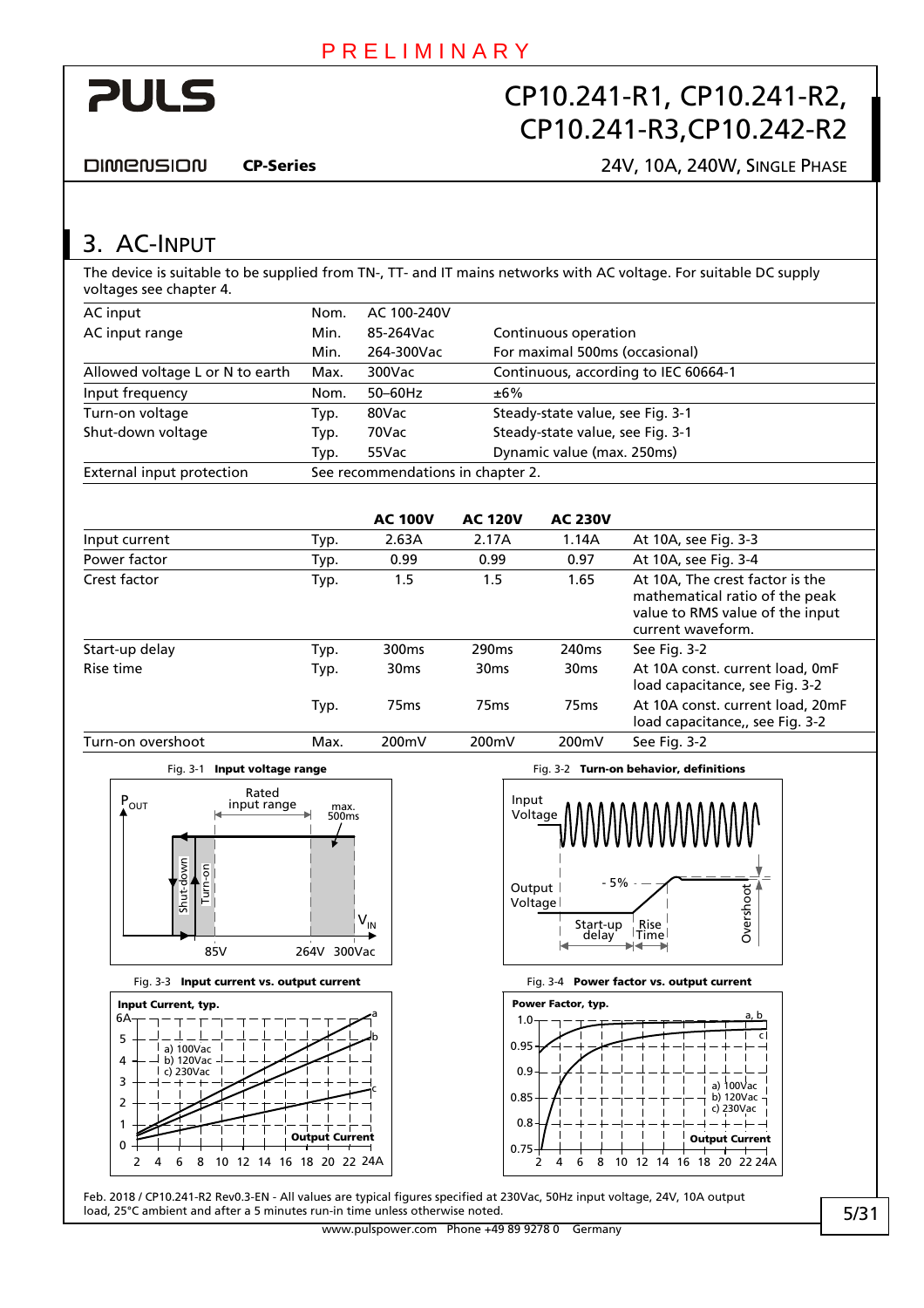<span id="page-5-0"></span>

DIMENSION

CP-Series 24V, 10A, 240W, SINGLE PHASE

### <span id="page-5-1"></span>4. DC-INPUT

The device is suitable to be supplied from a DC input voltage. Use a battery or a similar DC source. A supply from the intermediate DC-bus of a frequency converter is not recommended and can cause a malfunction or damage the unit. Connect +pole to L, –pole to N and the PE terminal to an earth wire or to the machine ground.

| DC input                                         | Nom. | DC 110-150V | $±20\%$ for CP10.241-Rx              |
|--------------------------------------------------|------|-------------|--------------------------------------|
|                                                  | Nom. | DC 110-300V | ±20% for CP10.242-R2                 |
| DC input range                                   | Min. | 88-180Vdc   | Continuous operation for CP10.241-Rx |
|                                                  |      | 88-360Vdc   | Continuous operation for CP10.242-R2 |
| DC input current                                 | Typ. | 2.35A       | At 110Vdc and 10A load current       |
|                                                  | Typ. | 0.84A       | At 300Vdc and 10A load current       |
| Allowed Voltage $(+)$ or $(.)$ input<br>to Earth | Max. | 360Vdc      | Continuous according to IEC 60664-1  |
| Turn-on voltage                                  | Typ. | 80Vdc       | Steady state value                   |
| Shut-down voltage                                | Typ. | 70Vdc       | Steady state value                   |
|                                                  | Typ. | 55Vdc       | Dynamic value (max. 250ms)           |



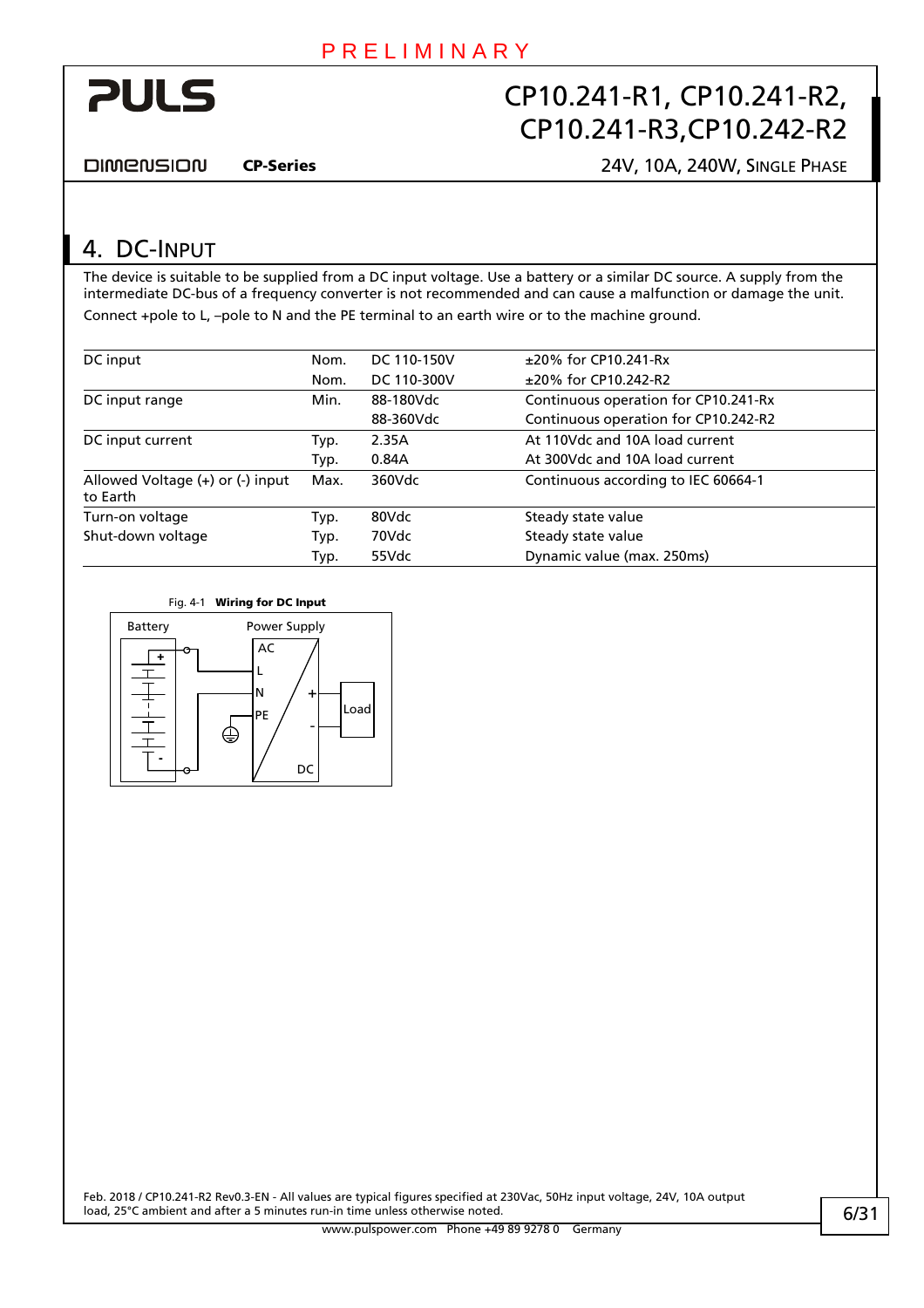<span id="page-6-0"></span>

DIMENSION

CP-Series 24V, 10A, 240W, SINGLE PHASE

### 5. INPUT INRUSH CURRENT

An active inrush limitation circuit (NTCs, which are bypassed by a relay contact) limits the input inrush current after turn-on of the input voltage.

The charging current into EMI suppression capacitors is disregarded in the first microseconds after switch-on.

|                |      | <b>AC 100V</b>      | <b>AC 120V</b>      | <b>AC 230V</b>      |                     |
|----------------|------|---------------------|---------------------|---------------------|---------------------|
| Inrush current | Max. | $11A_{\rm peak}$    | $7A_{\rm peak}$     | $11A_{\text{peak}}$ | At 40°C, cold start |
|                | Typ. | 9A <sub>peak</sub>  | 6A <sub>peak</sub>  | 6A <sub>peak</sub>  | At 25°C, cold start |
|                | Typ. | 9A <sub>peak</sub>  | 6A <sub>peak</sub>  | 9A <sub>peak</sub>  | At 40°C, cold start |
| Inrush energy  | Max. | 0.1A <sup>2</sup> S | 0.1A <sup>2</sup> S | $0.4A^{2}s$         | At 40°C, cold start |

#### Fig. 5-1 Typical turn-on behaviour at nominal load, 120Vac input and 25°C ambient

| 50ms/DIV                | 50ms/DIV                 |
|-------------------------|--------------------------|
| Input current<br>2A/DIV | Input current<br>∵2A/DI\ |
|                         |                          |
| Input voltage           | Input voltage            |
|                         |                          |
| Output voltage 20V/DIV  | Output voltage 20V/DIV   |
|                         |                          |

#### Fig. 5-2 Typical turn-on behaviour at nominal load, 230Vac input and 25°C ambient

| 4-6A                           | 50ms/DIV |  |  |  |
|--------------------------------|----------|--|--|--|
| Input current<br><b>2A/DIV</b> |          |  |  |  |
|                                |          |  |  |  |
|                                |          |  |  |  |
| Input voltage<br>500V/DIV      |          |  |  |  |
| MiMIMIMIMIMIMIMIMMAMIMIMIMIMIM |          |  |  |  |
| Output voltage 20V/DIV         |          |  |  |  |
|                                |          |  |  |  |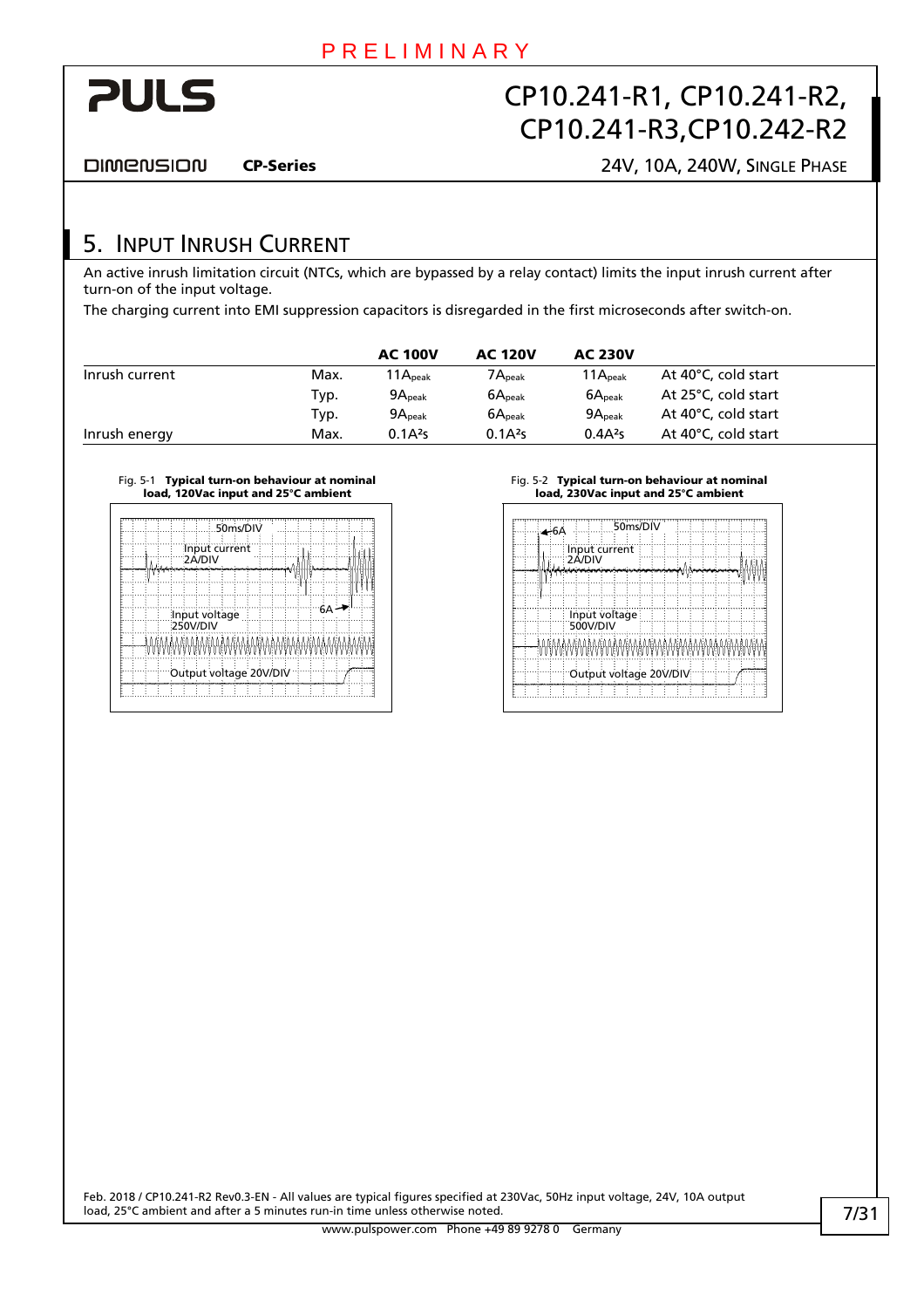<span id="page-7-0"></span>

**DIMENSION** 

CP-Series 24V, 10A, 240W, SINGLE PHASE

# <span id="page-7-1"></span>6. OUTPUT

The output provides a SELV/PELV/ES1 rated voltage, which is galvanically isolated from the input voltage. The output of the devices includes a decoupling MOSFET for building 1+1 or n+1 redundant power supply systems.

The device is designed to supply any kind of loads, including capacitive and inductive loads. If extreme large capacitors, such as EDLCs (electric double layer capacitors or "UltraCaps") with a capacitance larger than 1.5F are connected to the output, the unit might charge the capacitor in the Hiccup*PLUS* mode.

The device is featured with a "soft output regulation characteristic" in order to achieve current share between multiple devices when they are connected in parallel. The "soft output regulation characteristic" regulates the output voltage in such a manner that the voltage at no load is approx. 4% higher than at nominal load.

| Output voltage                      | Nom. | <b>DC 24V</b>                     | $23.8 - 25.2V$                                                                                                                                                                                                                                                                     |
|-------------------------------------|------|-----------------------------------|------------------------------------------------------------------------------------------------------------------------------------------------------------------------------------------------------------------------------------------------------------------------------------|
| Adjustment range                    |      | See chapter 24.2                  |                                                                                                                                                                                                                                                                                    |
| Factory settings                    | typ. | 24.1V                             | $\pm$ 0.2%, at 10A, cold unit (results to typ. 23.9V $\pm$ <sup>0.2%</sup> at<br>12A and typ. 25.1V $+0.2\%$ at no load)                                                                                                                                                           |
| Line regulation                     | Max. | 10 <sub>m</sub>                   | 85-300Vac                                                                                                                                                                                                                                                                          |
| Load regulation                     | Typ. | 1000mV                            | Static value, $0A \rightarrow 10A$ ; see Fig. 6-1                                                                                                                                                                                                                                  |
| Ripple and noise voltage            | Max. | 50mVpp                            | 20Hz to 20MHz, 50Ohm                                                                                                                                                                                                                                                               |
| Output current                      | Nom. | $12A^{1}$                         | Below 45°C ambient temperature, see Fig. 17-1                                                                                                                                                                                                                                      |
|                                     | Nom. | 10A                               | At 60°C ambient temperature, see Fig. 17-1                                                                                                                                                                                                                                         |
|                                     | Nom. | 7.5A                              | At 70°C ambient temperature, see Fig. 17-1                                                                                                                                                                                                                                         |
| Fuse breaking current <sup>2)</sup> | Typ. | 30A                               | Up to 12ms once every five seconds, see Fig. 6-3.                                                                                                                                                                                                                                  |
| Overload protection                 |      | Included                          | Electronically protected against overload, no-load<br>and short-circuits. In case of a protection event,<br>audible noise may occur.                                                                                                                                               |
| Overload behaviour                  |      | Continuous current                | Output voltage >13Vdc, see Fig. 6-1                                                                                                                                                                                                                                                |
|                                     |      | Intermitted current <sup>3)</sup> | Output voltage <13Vdc, see Fig. 6-1                                                                                                                                                                                                                                                |
| Overload/short-circuit current      | Max. | 15.5A                             | Continuous current, see Fig. 6-1                                                                                                                                                                                                                                                   |
|                                     | Typ. | 14A                               | Intermitted current peak value for typ. 2s                                                                                                                                                                                                                                         |
|                                     |      |                                   | Load impedance 10mOhm, see Fig. 6-2.                                                                                                                                                                                                                                               |
|                                     |      |                                   | Discharge current of output capacitors is not included.                                                                                                                                                                                                                            |
|                                     | Max. | 5A                                | Intermitted current average value (R.M.S.)                                                                                                                                                                                                                                         |
|                                     |      |                                   | Load impedance 10mOhm, see Fig. 6-2.                                                                                                                                                                                                                                               |
| Output capacitance                  | Typ. | 4 400µF                           | Included inside the power supply                                                                                                                                                                                                                                                   |
| <b>Back-feeding loads</b>           | Max. | 35V                               | The unit is resistant and does not show<br>malfunctioning when a load feeds back voltage to<br>the power supply. It does not matter whether the<br>power supply is on or off. The absorbing energy can<br>be calculated according to the built-in large sized<br>output capacitor. |

1) This current is also available for temperatures up to +70°C with a duty cycle of 10% and/ or not longer than 1 minute every 10 minutes. 2) The fuse braking current is an enhanced transient current which helps to start heavy loads or to trip fuses on faulty output branches. The output voltage stays above 20V. See chapter [24.1](#page-24-1) for additional measurements.

3) At heavy overloads (when output voltage falls below 13V), the power supply delivers continuous output current for 2s. After this, the output is switched off for approx. 18s before a new start attempt is automatically performed. This cycle is repeated as long as the overload exists. If the overload has been cleared, the device will operate normally. See [Fig. 6-2](#page-8-2).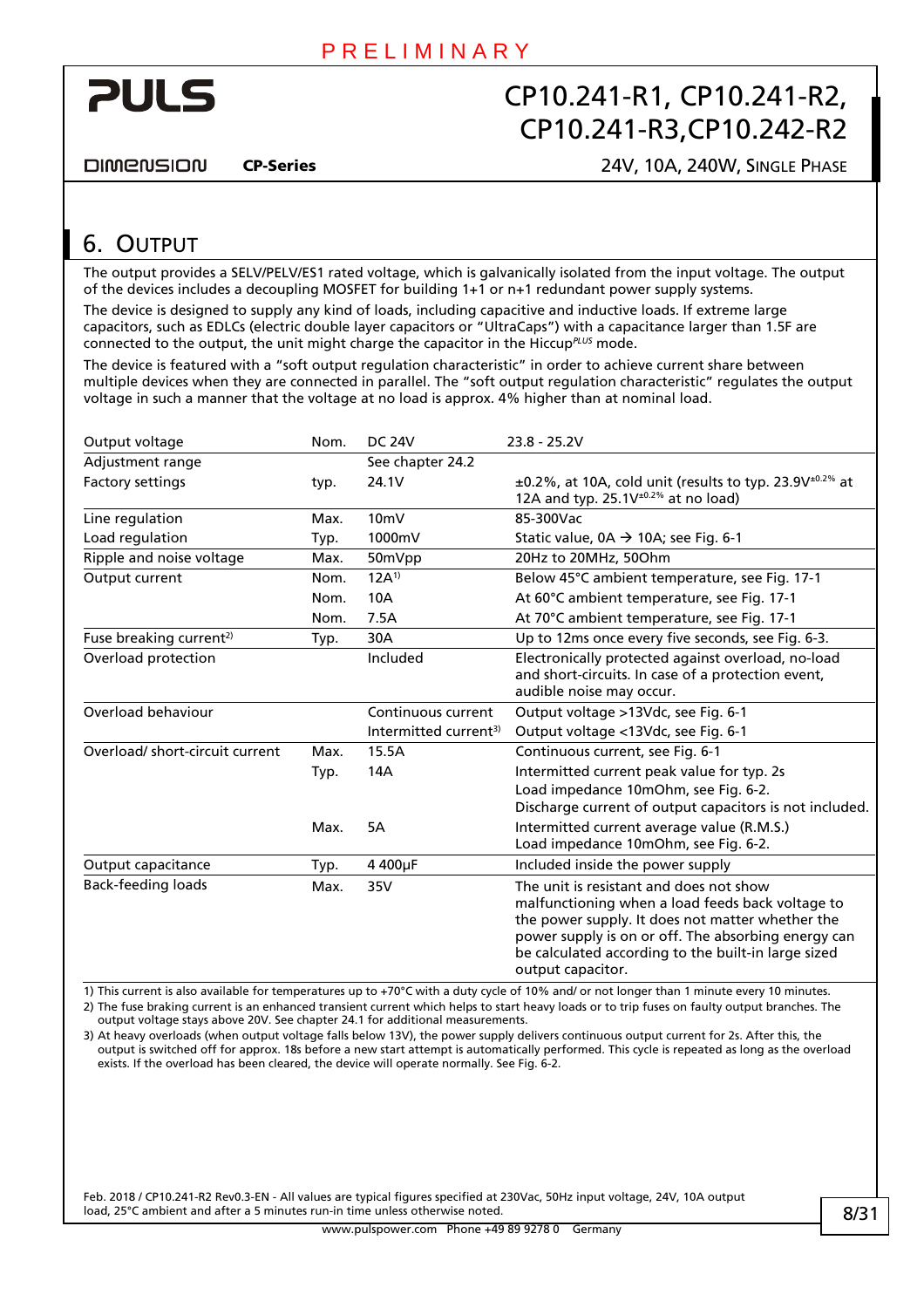Output Current

Norma

 $14\Delta$ 

 $\Omega$ 

# <span id="page-8-0"></span>**PULS**

# CP10.241-R1, CP10.241-R2, CP10.241-R3,CP10.242-R2

2s 18s 2s 18s 2s 18s

Short -circuit Normal operation Normal

#### DIMENSION

### CP-Series 24V, 10A, 240W, SINGLE PHASE

t

<span id="page-8-2"></span>

Fig. 6-3 Dynamic overcurrent capability, typ.

<span id="page-8-1"></span>

| <b>Output Voltage</b> (dynamic behavior, < 12ms) |  |   |  |  |  |  |  |  |                             |
|--------------------------------------------------|--|---|--|--|--|--|--|--|-----------------------------|
| 28V                                              |  |   |  |  |  |  |  |  |                             |
| 24                                               |  |   |  |  |  |  |  |  |                             |
| 20                                               |  |   |  |  |  |  |  |  |                             |
| 16                                               |  |   |  |  |  |  |  |  |                             |
| 12                                               |  |   |  |  |  |  |  |  |                             |
| 8                                                |  |   |  |  |  |  |  |  |                             |
| 4                                                |  |   |  |  |  |  |  |  | Output<br>Current           |
| 0                                                |  |   |  |  |  |  |  |  |                             |
|                                                  |  | 5 |  |  |  |  |  |  | 10 15 20 25 30 35 40 45 50A |

# 7. HOLD-UP TIME

|              |      | <b>AC 100V</b>   | <b>AC 120V</b>   | <b>AC 230V</b>   |                      |
|--------------|------|------------------|------------------|------------------|----------------------|
| Hold-up Time | Typ. | 73ms             | 73 <sub>ms</sub> | 73ms             | At 5A, see Fig. 7-1  |
|              | Min. | 55 <sub>ms</sub> | 55 <sub>ms</sub> | 55 <sub>ms</sub> | At 5A, see Fig. 7-1  |
|              | Typ. | 37 <sub>ms</sub> | 37 <sub>ms</sub> | 37 <sub>ms</sub> | At 10A, see Fig. 7-1 |
|              | Min. | 28 <sub>ms</sub> | 28 <sub>ms</sub> | 28 <sub>ms</sub> | At 10A, see Fig. 7-1 |

|  |  |  | Fig. 7-1 Hold-up time vs. input voltage |
|--|--|--|-----------------------------------------|
|--|--|--|-----------------------------------------|

<span id="page-8-3"></span>

Fig. 7-2 Shut-down behavior, definitions



Feb. 2018 / CP10.241-R2 Rev0.3-EN - All values are typical figures specified at 230Vac, 50Hz input voltage, 24V, 10A output load, 25°C ambient and after a 5 minutes run-in time unless otherwise noted.

www.pulspower.com Phone +49 89 9278 0 Germany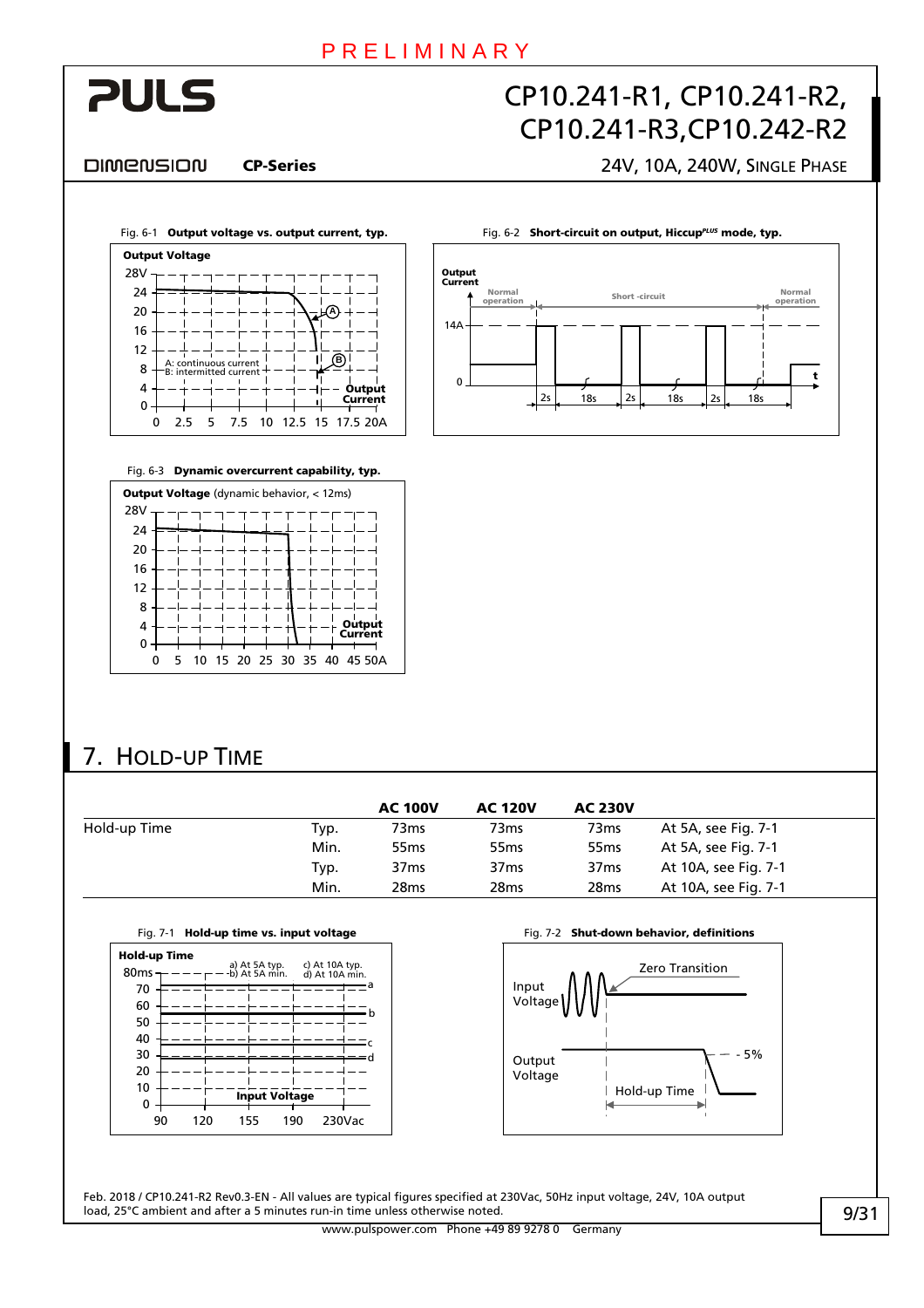<span id="page-9-0"></span>

**DIMENSION** 

CP-Series 24V, 10A, 240W, SINGLE PHASE

### <span id="page-9-1"></span>8. DC-OK RELAY CONTACT

This feature monitors the output voltage of the power supply in front of the decoupling device (see also chapter [12\)](#page-12-1).

| Contact closes       | As soon as the output voltage reaches typically 22Vdc.                                          |
|----------------------|-------------------------------------------------------------------------------------------------|
| Contact opens        | As soon as the output voltage dips below 22Vdc.                                                 |
|                      | Short dips will be extended to a signal length of 100ms. Dips shorter than 1ms will be ignored. |
| Switching hysteresis | 1V                                                                                              |
| Contact ratings      | Maximal 60Vdc 0.3A, 30Vdc 1A, 30Vac 0.5A, resistive load                                        |
|                      | Minimal permissible load: 1mA at 5Vdc                                                           |
| Isolation voltage    | See dielectric strength table in chapter 19.                                                    |

#### Fig. 8-1 DC-ok relay contact behavior

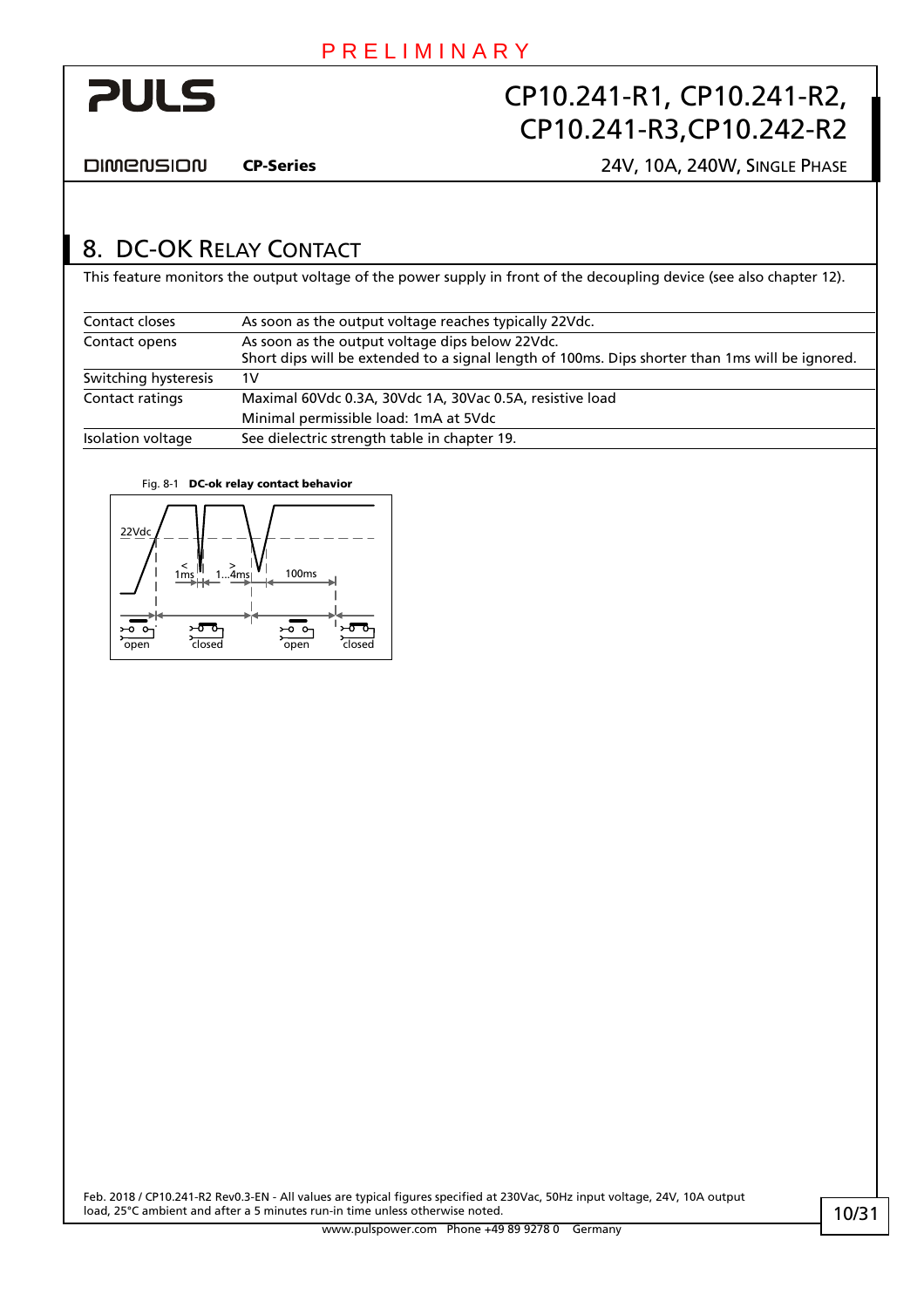# <span id="page-10-0"></span>**PULS**

# CP10.241-R1, CP10.241-R2, CP10.241-R3,CP10.242-R2

DIMENSION

#### CP-Series 24V, 10A, 240W, SINGLE PHASE

### 9. EFFICIENCY AND POWER LOSSES

|                      |      | <b>AC 100V</b> | <b>AC 120V</b> | <b>AC 230V</b> |                                                       |
|----------------------|------|----------------|----------------|----------------|-------------------------------------------------------|
| Efficiency           | Typ. | 92.2%          | 93.0%          | 94.7%          | <b>At 10A</b>                                         |
|                      | Typ. | 91.9%          | 92.8%          | 94.6%          | At 12A (Power Boost)                                  |
| Average efficiency*) | Typ. | 91.8%          | 92.4%          | 93.9%          | At 25% at 2.5A, 25% at 5A,<br>25% at 7.5A, 25% at 10A |
| Power losses         | Typ. | 4W             | 3.7W           | 2.9W           | At 0A                                                 |
|                      | Typ. | 11.3W          | 10.7W          | 8.6W           | At 5A                                                 |
|                      | Typ. | 20.3W          | 18.1W          | 13.4W          | <b>At 10A</b>                                         |
|                      | Typ. | 25.4W          | 22.3W          | 16.4W          | At 12A (Power Boost)                                  |

\*) The average efficiency is an assumption for a typical application where the power supply is loaded with 25% of the nominal load for 25% of the time, 50% of the nominal load for another 25% of the time, 75% of the nominal load for another 25% of the time and with 100% of the nominal load for the rest of the time.











Fig. 9-4 Losses vs. input voltage at 10A, typ.

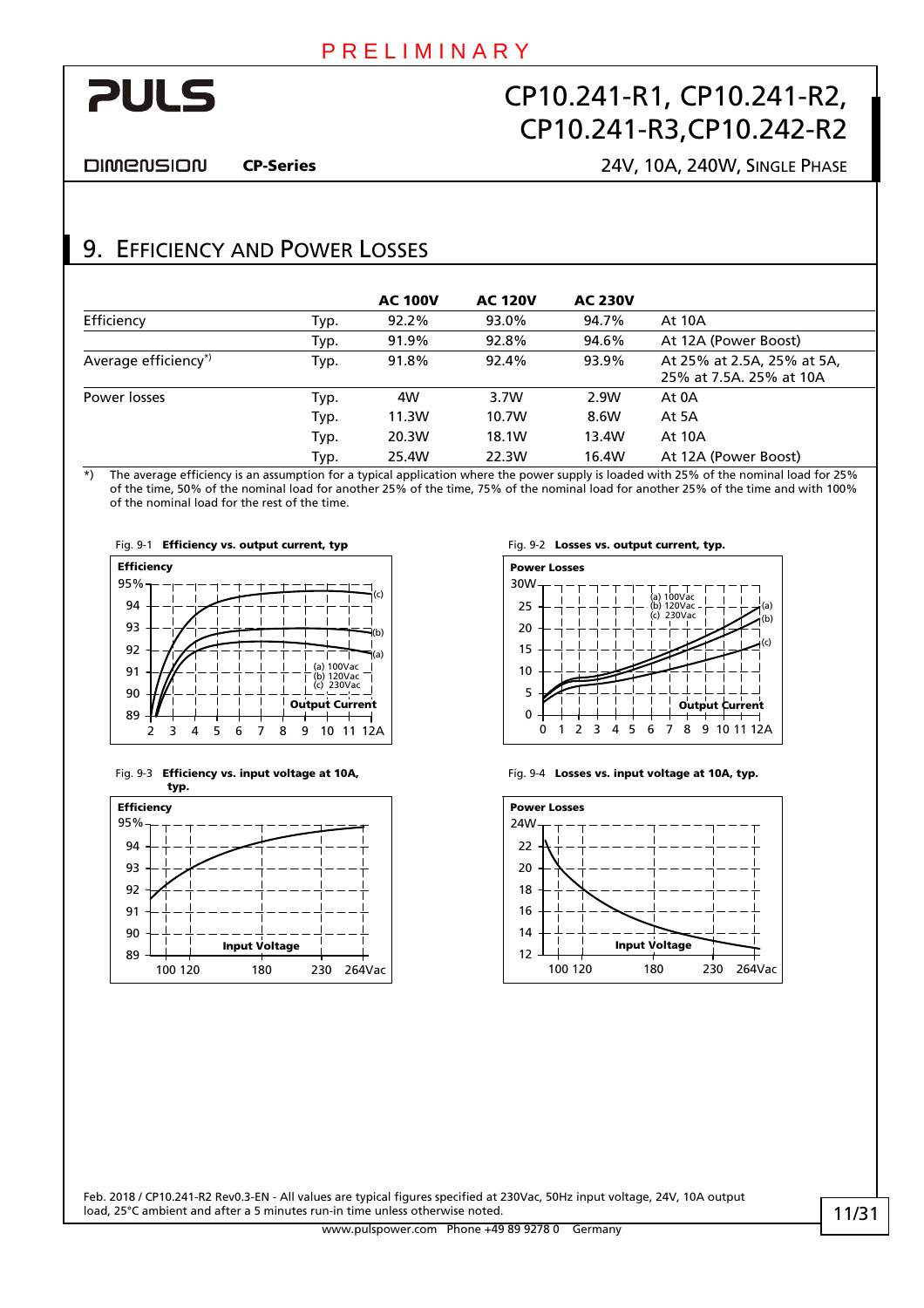<span id="page-11-0"></span>

**DIMENSION** 

CP-Series 24V, 10A, 240W, SINGLE PHASE

# 10. LIFETIME EXPECTANCY

The Lifetime expectancy shown in the table indicates the minimum operating hours (service life) and is determined by the lifetime expectancy of the built-in electrolytic capacitors. Lifetime expectancy is specified in operational hours and is calculated according to the capacitor's manufacturer specification. The manufacturer of the electrolytic capacitors only guarantees a maximum life of up to 15 years (131 400h). Any number exceeding this value is a calculated theoretical lifetime which can be used to compare devices.

|                     | <b>AC 100V</b> | <b>AC 120V</b> | <b>AC 230V</b> |                           |
|---------------------|----------------|----------------|----------------|---------------------------|
| Lifetime expectancy | 143 000h       | 153 000h       | 188 000h       | At 5A and $40^{\circ}$ C  |
|                     | 405 000h       | 434 000h       | 531 000h       | At 5A and $25^{\circ}$ C  |
|                     | 66 000h        | 78 000h        | 109 000h       | At 10A and $40^{\circ}$ C |
|                     | 188 000h       | 220 000h       | 307 000h       | At 10A and $25^{\circ}$ C |
|                     | 37 000h        | 47 000h        | 71 000h        | At 12A and $40^{\circ}$ C |
|                     | 105 000h       | 132 000h       | 200 000h       | At 12A and $25^{\circ}$ C |
|                     |                |                |                |                           |

### 11. MTBF

MTBF stands for Mean Time Between Failure, which is calculated according to statistical device failures, and indicates reliability of a device. It is the statistical representation of the likelihood of a unit to fail and does not necessarily represent the life of a product.

The MTBF figure is a statistical representation of the likelihood of a device to fail. A MTBF figure of e.g. 1 000 000h means that statistically one unit will fail every 100 hours if 10 000 units are installed in the field. However, it can not be determined if the failed unit has been running for 50 000h or only for 100h.

For these types of units the MTTF (Mean Time To Failure) value is the same value as the MTBF value.

|                          | <b>AC 100V</b> | <b>AC 120V</b> | <b>AC 230V</b> |                                                         |
|--------------------------|----------------|----------------|----------------|---------------------------------------------------------|
| MTBF SN 29500, IEC 61709 | 535 000h       | 556 000h       | 641 000h       | At 10A and $40^{\circ}$ C                               |
|                          | 972 000h       | 006 000h       | 1 138 000h     | At 10A and $25^{\circ}$ C                               |
| MTRF MIL HDRK 217F       | 205 000h       | 208 000h       | 232 000h       | At 10A and $40^{\circ}$ C;<br>Ground Benign GB40        |
|                          | 279 000h       | 283 000h       | 318 000h       | At 10A and $25^{\circ}$ C;<br><b>Ground Benign GB25</b> |
|                          | 45 000h        | 46 000h        | 53 000h        | At 10A and $40^{\circ}$ C;<br>Ground Fixed GF40         |
|                          | 58 000h        | 59 000h        | 63 000h        | At 10A and $25^{\circ}$ C;<br>Ground Fixed GF25         |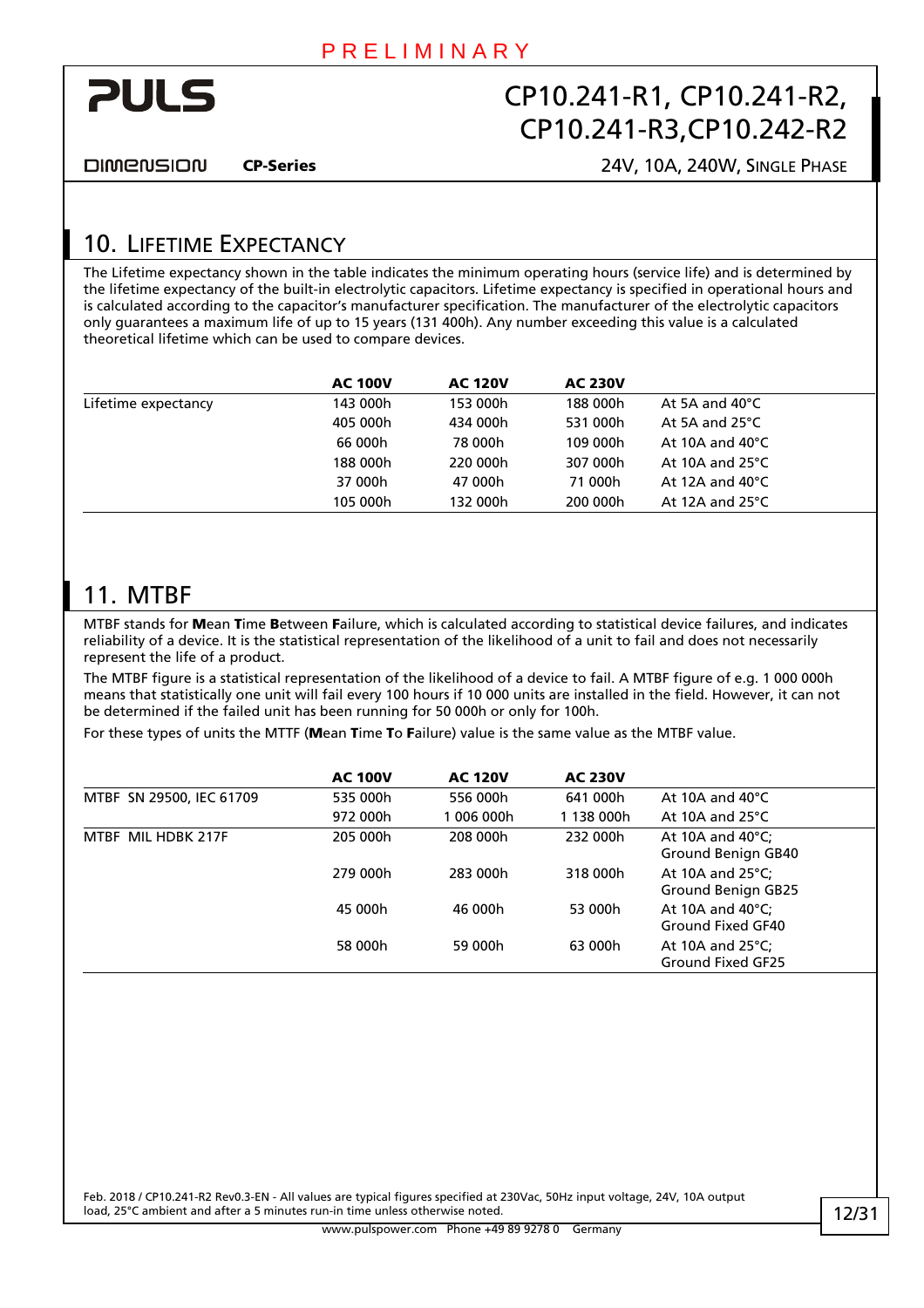<span id="page-12-0"></span>

DIMENSION

CP-Series 24V, 10A, 240W, SINGLE PHASE

# <span id="page-12-1"></span>12. FUNCTIONAL DIAGRAM

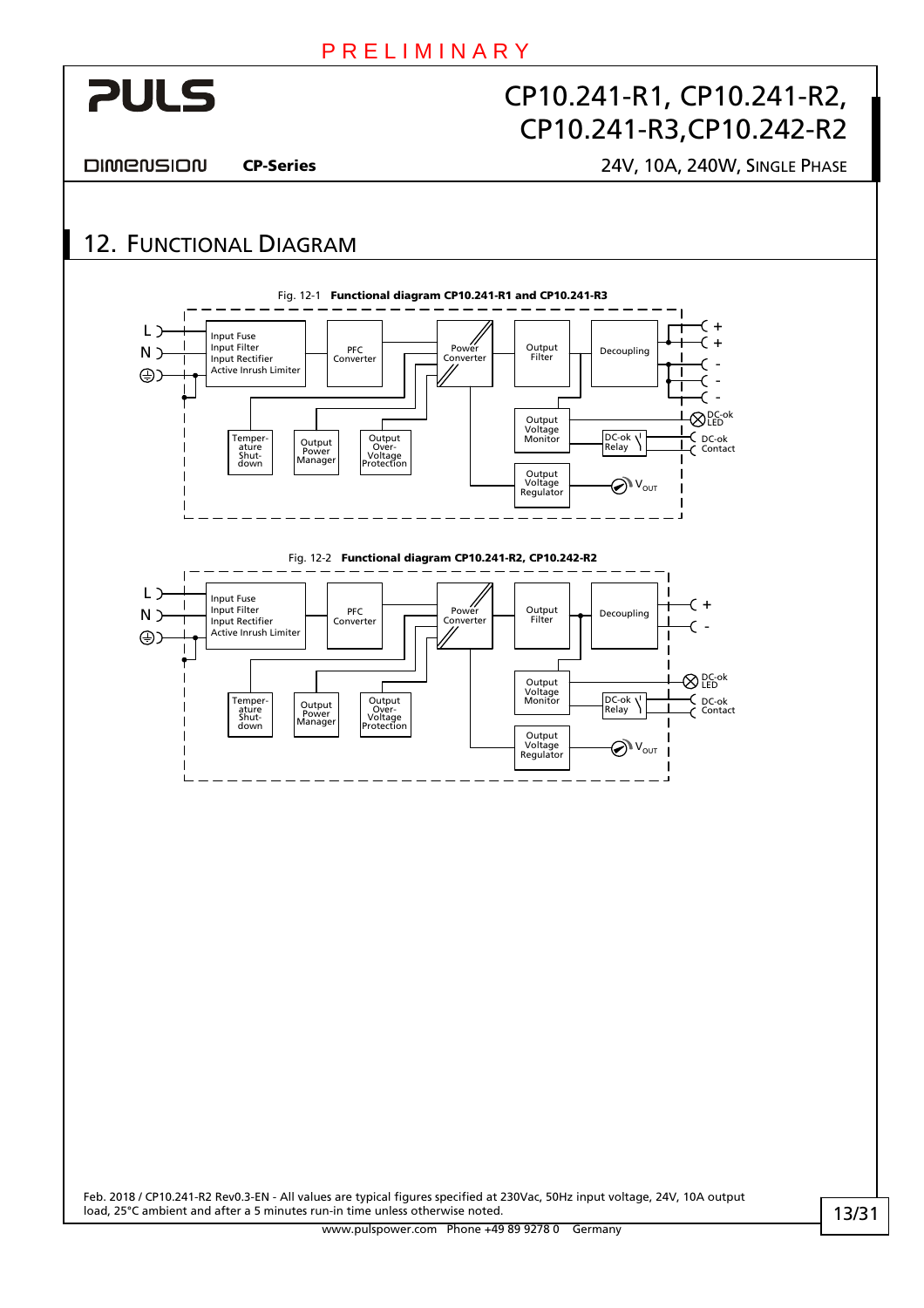<span id="page-13-0"></span>

**DIMENSION** 

#### CP-Series 24V, 10A, 240W, SINGLE PHASE

### 13. TERMINALS AND WIRING

The terminals are IP20 Finger safe constructed and suitable for field- and factory wiring.

| CP10.241-R1                             | Input                                                                | Output                                                               | <b>DC-OK-Signal</b>                                                  |
|-----------------------------------------|----------------------------------------------------------------------|----------------------------------------------------------------------|----------------------------------------------------------------------|
| <b>Type</b>                             | Quick-connect spring-<br>clamp termination                           | Quick-connect spring-<br>clamp termination                           | Push-in termination                                                  |
| Solid wire                              | Max. $6mm^2$                                                         | Max. $6mm2$                                                          | Max. $1.5$ mm <sup>2</sup>                                           |
| Stranded wire                           | Max. $4mm2$                                                          | Max. $4mm2$                                                          | Max. $1.5$ mm <sup>2</sup>                                           |
| <b>American Wire Gauge</b>              | AWG 20-10                                                            | AWG 20-10                                                            | AWG 24-16                                                            |
| Max. wire diameter (including ferrules) | 2.8 <sub>mm</sub>                                                    | 2.8 <sub>mm</sub>                                                    | 1.6mm                                                                |
| Wire stripping length                   | 10mm / 0.4inch                                                       | 10mm / 0.4inch                                                       | 7mm / 0.28inch                                                       |
| Screwdriver                             |                                                                      |                                                                      | 3 mm slotted to open<br>the spring                                   |
| CP10.241-R2, CP10.242-R2                | Input                                                                | <b>Output</b>                                                        | <b>DC-OK-Signal</b>                                                  |
| <b>Type</b>                             | Plug connector with<br>screw termination                             | Plug connector with<br>screw termination                             | Plug connector with<br>screw termination                             |
| Solid wire                              | Max. $4mm2$                                                          | Max. $4mm2$                                                          | Max. $1.5$ mm <sup>2</sup>                                           |
| Stranded wire                           | Max. $2.5$ mm <sup>2</sup>                                           | Max. $2.5$ mm <sup>2</sup>                                           | Max. $1.5$ mm <sup>2</sup>                                           |
| <b>American Wire Gauge</b>              | AWG 20-12                                                            | AWG 20-12                                                            | AWG 26-14                                                            |
| Max. wire diameter (including ferrules) | 2.4mm                                                                | 2.4mm                                                                | 1.8 <sub>mm</sub>                                                    |
| Recommended tightening torque           | Max. 0.5Nm, 4.5lb-in                                                 | Max. 0.5Nm, 4.5lb-in                                                 | Max. 0.8Nm, 7lb-in                                                   |
| Wire stripping length                   | 7mm / 0.28inch                                                       | 7mm / 0.28inch                                                       | 6mm / 0.24inch                                                       |
| Screwdriver                             | 3.5mm slotted or cross-<br>head No 2                                 | 3.5mm slotted or cross-<br>head No 2                                 | 3.5mm slotted                                                        |
|                                         | Do not unplug the<br>connectors more often<br>than 20 times in total | Do not unplug the<br>connectors more often<br>than 20 times in total | Do not unplug the<br>connectors more often<br>than 20 times in total |
| CP10.241-R3                             | Input                                                                | <b>Output</b>                                                        | <b>DC-OK-Signal</b>                                                  |
| <b>Type</b>                             | Screw termination                                                    | Screw termination                                                    | Push-in termination                                                  |
| Solid wire                              | Max. $6mm^2$                                                         | Max. $6mm2$                                                          | Max. $1.5$ mm <sup>2</sup>                                           |
| Stranded wire                           | Max. $4mm2$                                                          | Max. $4mm2$                                                          | Max. $1.5$ mm <sup>2</sup>                                           |
| <b>American Wire Gauge</b>              | AWG 20-10                                                            | AWG 20-10                                                            | AWG 24-16                                                            |
| Max. wire diameter (including ferrules) | 2.8 <sub>mm</sub>                                                    | 2.8 <sub>mm</sub>                                                    | 1.6 <sub>mm</sub>                                                    |

| Recommended tightening torque | Max. 1Nm, 9lb-in                     | Max. 1Nm, 9lb-in                     | $\overline{\phantom{0}}$          |
|-------------------------------|--------------------------------------|--------------------------------------|-----------------------------------|
| Wire stripping length         | 7mm / 0.28inch                       | 7mm / 0.28inch                       | 7mm / 0.28inch                    |
| Screwdriver                   | 3.5mm slotted or cross-<br>head No 2 | 3.5mm slotted or cross-<br>head No 2 | 3mm slotted to open<br>the spring |

#### Instructions for wiring:

a) Use appropriate copper cables that are designed for minimum operating temperatures of:

60°C for ambient up to 45°C, 75°C for ambient up to 60°C and 90°C for ambient up to 70°C minimum. b) Follow national installation codes and installation regulations!

- c) Ensure that all strands of a stranded wire enter the terminal connection!
- d) Unused terminal compartments should be securely tightened.
- e) Ferrules are allowed and recommended.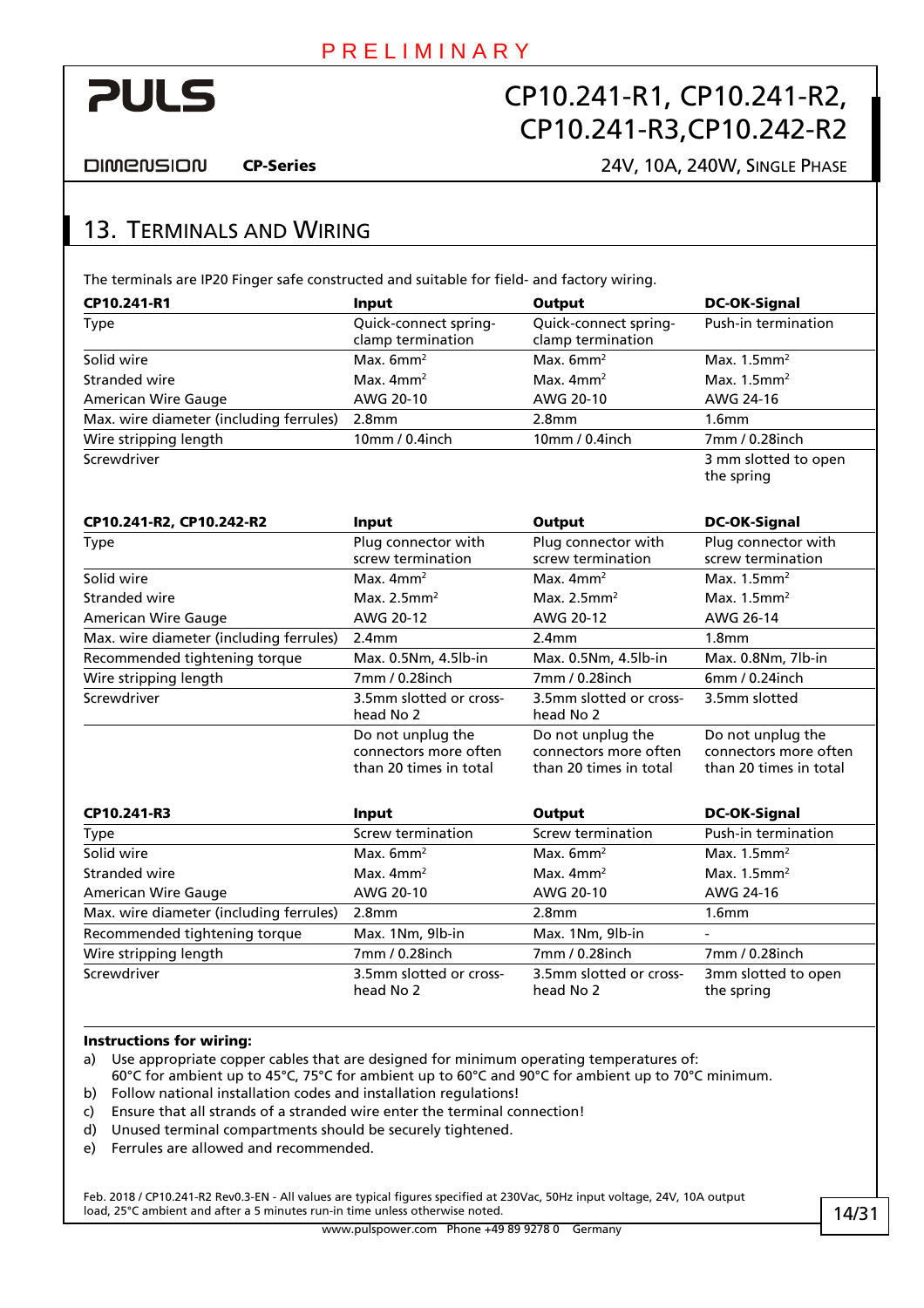<span id="page-14-0"></span>

DIMENSION

CP-Series 24V, 10A, 240W, SINGLE PHASE

### 14. REPLACING UNITS WHILE THE SYSTEM IS RUNNING

This feature is available only for the CP10.241-R2 and CP10.242-R2 units, which are equipped with hot-swappable plug connectors.



Replacement instructions (Example for left power supply):

- Switch-off circuit breaker (1a).
- Remove plug (2a).
- Remove plug (3a). The plug prevents the cables from shorting.
- Change power supply.
- Put the plug (3a) back in.
- Put the plug (2a) back in.
- Turn-on the circuit breaker (1a).
- The circuit is redundant again.

To replace the right power supply, repeat the process above using (1b), (2b) and (3b).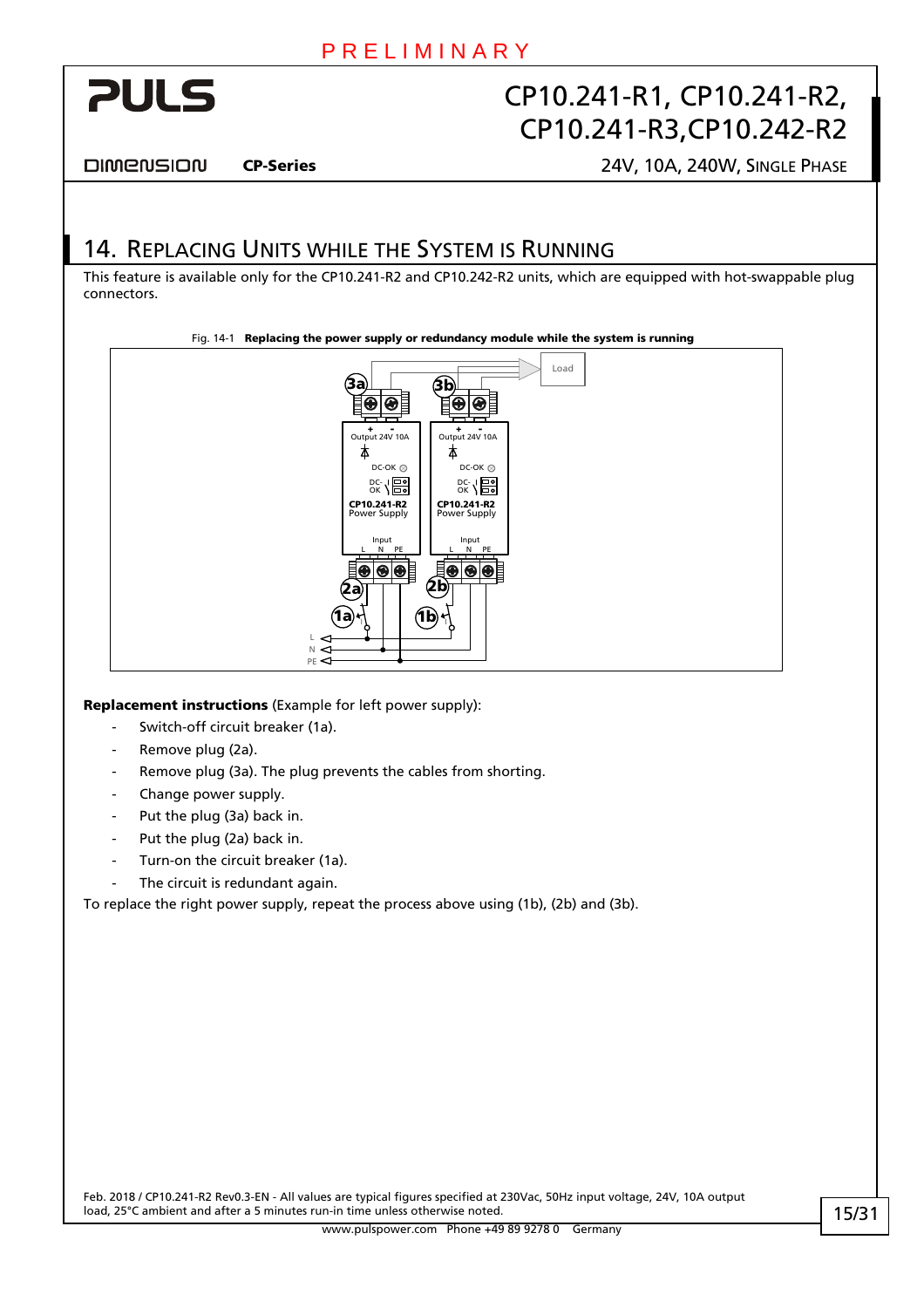

DIMENSION

<span id="page-15-0"></span>**PULS** 

**PULS DIMENSION** 

CP10.241-R1

#### CP-Series 24V, 10A, 240W, SINGLE PHASE

#### 15. FRONT SIDE AND USER ELEMENTS Fig. 15-2 Front side Fig. 15-1 **Front side** Fig. 15-3 Front side CP10.241-R2 CP10.241-R1 CP10.241-R3 CP10.242-R2 Ϊв G +<br>DC 24V 10A  $\bullet$  $\circ$ â Г  $+$  +  $\frac{1}{106}$ 7c DC of DC ok  $13.1$  $\overline{c}$

 $\circ$  E **PULS** DIMENSION CP10.241-R2 Redundancy<br>Power Supply

 $\oplus$ 

G

AC 100.240V

 $\overline{N}$  $\mathsf{L}$ ၀ ၀

 $\begin{bmatrix} 13 \\ 14 \end{bmatrix}$ **PULS DIMENSION** 

CP10.241<br>Power Supply AC 100-240V  $N L \oplus$ 

A Input Terminals

N, L Line input

- PE (Protective Earth) input
- B Output Terminals

 + Positive output – Negative (return) output

C Output voltage potentiometer See chapter [24.2](#page-25-1).

D DC-OK LED (green) On, when the output voltage is above 22V.

E DC-OK Relay Contact The DC-OK relay contact is synchronized with the DC-OK LED. See chapter [8](#page-9-1) for details.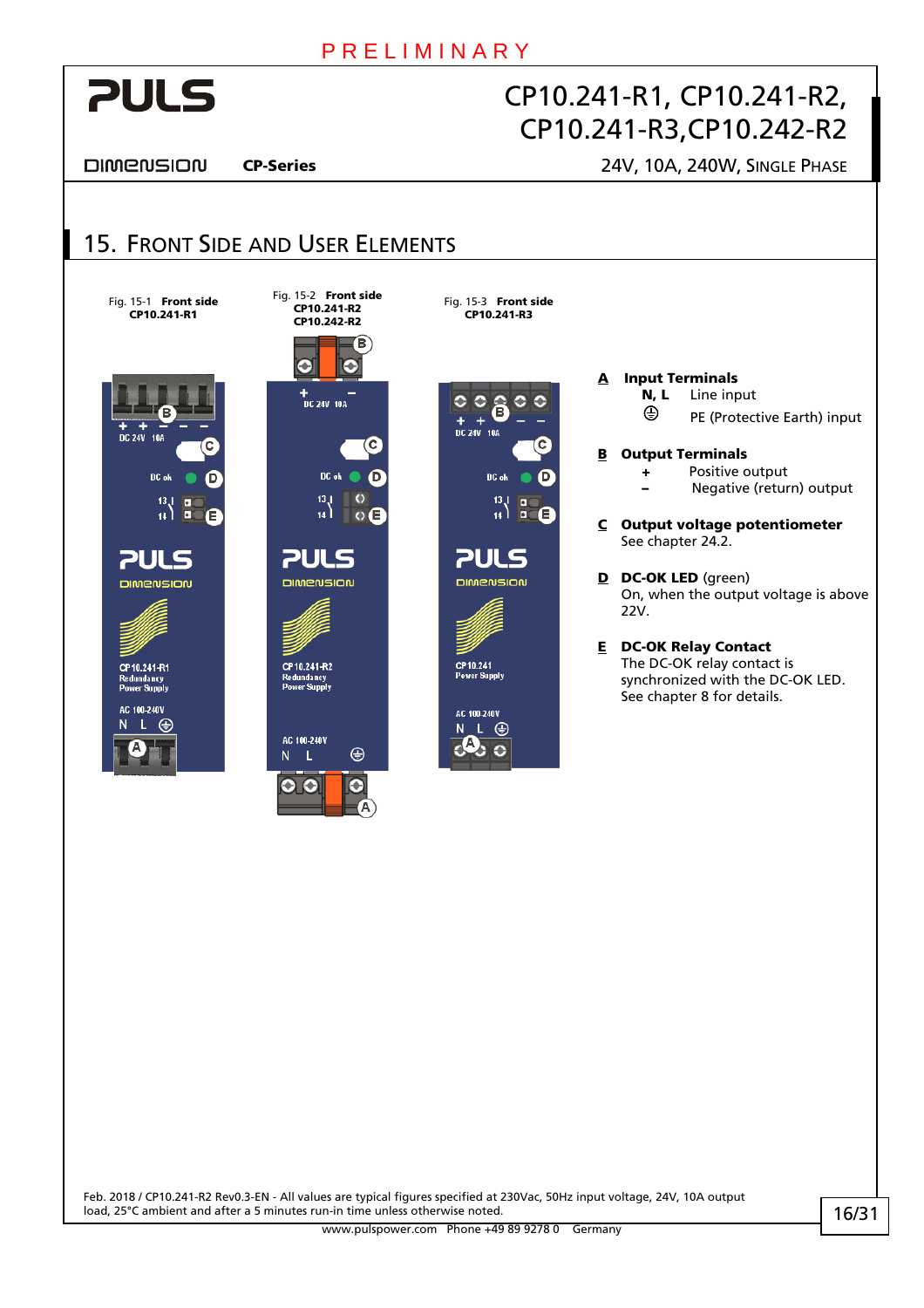<span id="page-16-0"></span>

**DIMENSION** 

#### CP-Series 24V, 10A, 240W, SINGLE PHASE

### <span id="page-16-1"></span>16. EMC

The EMC behavior of the device is designed for applications in industrial environment as well as in residential, commercial and light industry environments.

| <b>EMC Immunity</b>            | According to the generic standards EN 61000-6-1 and EN 61000-6-2 |                                                          |                    |                    |
|--------------------------------|------------------------------------------------------------------|----------------------------------------------------------|--------------------|--------------------|
| Electrostatic discharge        | EN 61000-4-2                                                     | Contact discharge                                        | 8kV                | Criterion A        |
|                                |                                                                  | Air discharge                                            | 15kV               | <b>Criterion A</b> |
| Electromagnetic RF field       | EN 61000-4-3                                                     | 80MHz-2.7GHz                                             | 20V/m              | Criterion A        |
| <b>Fast transients (Burst)</b> | EN 61000-4-4                                                     | Input lines                                              | 4kV                | Criterion A        |
|                                |                                                                  | Output lines                                             | 2kV                | Criterion A        |
|                                |                                                                  | DC-OK signal (coupling clamp)                            | 2kV                | Criterion A        |
| Surge voltage on input         | EN 61000-4-5                                                     | $L \rightarrow N$                                        | 2kV                | Criterion A        |
|                                |                                                                  | $L \rightarrow PE, N \rightarrow PE$                     | 4kV                | <b>Criterion A</b> |
| Surge voltage on output        | EN 61000-4-5                                                     | $+ \rightarrow -$                                        | 1kV                | Criterion A        |
|                                |                                                                  | $+/ \rightarrow$ PE                                      | 2kV                | <b>Criterion A</b> |
| Surge voltage on Signals       | EN 61000-4-5                                                     | DC-OK signal $\rightarrow$ PE                            | 1kV                | Criterion A        |
| Conducted disturbance          | EN 61000-4-6                                                     | 0.15-80MHz                                               | <b>20V</b>         | Criterion A        |
| Mains voltage dips             | EN 61000-4-11                                                    | 0% of 100Vac                                             | 0Vac, 20ms         | Criterion A        |
|                                |                                                                  | 40% of 100Vac                                            | 40Vac, 200ms       | Criterion C        |
|                                |                                                                  | 70% of 100Vac                                            | 70Vac, 500ms       | <b>Criterion A</b> |
|                                |                                                                  | 0% of 200Vac                                             | 0Vac, 20ms         | <b>Criterion A</b> |
|                                |                                                                  | 40% of 200Vac                                            | 80Vac, 200ms       | <b>Criterion A</b> |
|                                |                                                                  | 70% of 200Vac                                            | 140Vac, 500ms      | <b>Criterion A</b> |
| Voltage interruptions          | EN 61000-4-11                                                    | 0% of 200Vac (=0V)                                       | 5000ms             | Criterion C        |
| Voltage sags                   | <b>SEMI F47 0706</b>                                             | Dips on the input voltage according to SEMI F47 standard |                    |                    |
|                                |                                                                  | 80% of 120Vac (96Vac)                                    | 1000 <sub>ms</sub> | Criterion A        |
|                                |                                                                  | 70% of 120Vac (84Vac)                                    | 500 <sub>ms</sub>  | <b>Criterion A</b> |
|                                |                                                                  | 50% of 120Vac (60Vac)                                    | 200 <sub>ms</sub>  | <b>Criterion A</b> |
| Powerful transients            | <b>VDE 0160</b>                                                  | Over entire load range                                   | 750V, 0.3ms        | <b>Criterion A</b> |

#### Criterions:

A: Power supply shows normal operation behavior within the defined limits.

C: Temporary loss of function is possible. Device may shut-down and restarts by itself. No damage or hazards for the power supply will occur.

| <b>EMC Emission</b>                | According to the generic standards EN 61000-6-3 and EN 61000-6-4 |                                                                                        |  |  |
|------------------------------------|------------------------------------------------------------------|----------------------------------------------------------------------------------------|--|--|
| Conducted emission<br>input lines  | EN 55011, EN 55015, EN 55022, FCC Part<br>15, CISPR 11, CISPR 22 | Class B                                                                                |  |  |
| Conducted emission<br>output lines | IEC/CISPR 16-1-2, IEC/CISPR 16-2-1                               | Limits for DC power ports according to EN<br>61000-6-3 are fulfilled                   |  |  |
| Radiated emission                  | EN 55011, EN 55022                                               | Class B                                                                                |  |  |
| Harmonic input current             | EN 61000-3-2                                                     | Class A fulfilled between 0A and 12A load<br>Class C fulfilled between 6A and 12A load |  |  |
| Voltage fluctuations, flicker      | EN 61000-3-3                                                     | Fulfilled, tested with constant current<br>loads, non pulsing                          |  |  |

This device complies with FCC Part 15 rules.

Operation is subjected to following two conditions: (1) this device may not cause harmful interference, and (2) this device must accept any interference received, including interference that may cause undesired operation.

#### Switching Frequencies

| <b>PFC</b> converter | 100kHz    | Fixed frequency       |  |
|----------------------|-----------|-----------------------|--|
| Main converter       | 84-140kHz | Output load dependent |  |
| Auxiliary converter  | 60kHz     | Fixed frequency       |  |
|                      |           |                       |  |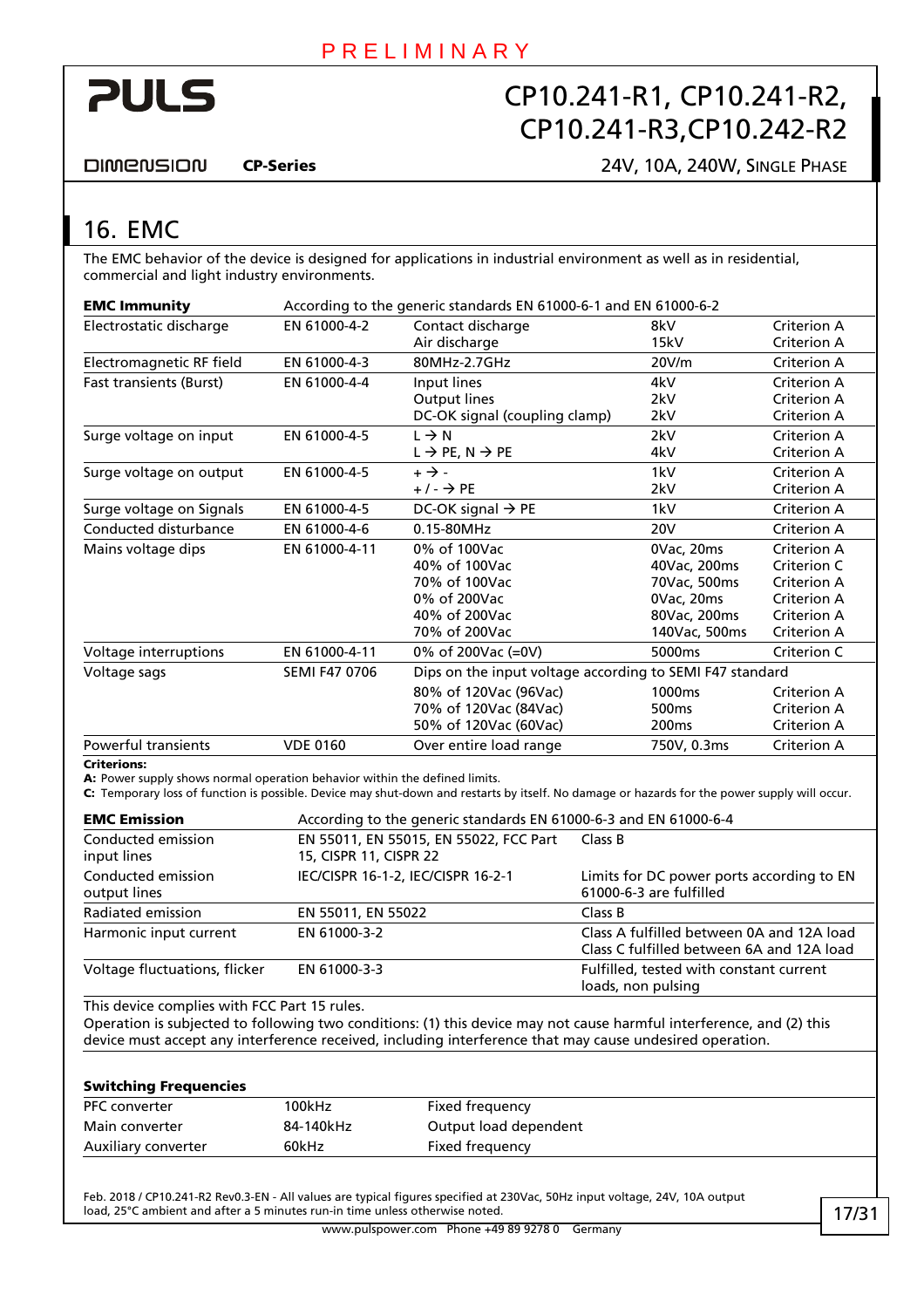<span id="page-17-0"></span>

DIMENSION

CP-Series 24V, 10A, 240W, SINGLE PHASE

|  | 17. ENVIRONMENT |
|--|-----------------|
|--|-----------------|

| Operational temperature        | -25°C to +70°C (-13°F to 158°F)                                                                                                                           | Operational temperature is the same as the ambient<br>or surrounding temperature and is defined as the air<br>temperature 2cm below the unit.                                           |  |  |
|--------------------------------|-----------------------------------------------------------------------------------------------------------------------------------------------------------|-----------------------------------------------------------------------------------------------------------------------------------------------------------------------------------------|--|--|
| Storage temperature            | -40°C to +85°C (-40°F to 185°F)                                                                                                                           | For storage and transportation                                                                                                                                                          |  |  |
| Output de-rating <sup>1)</sup> | $0.13A$ <sup>o</sup> C<br>$0.25A$ <sup>o</sup> C<br>0.63A/1000m or 5°C/1000m<br>0.38A/-5kPa or 3°C/-5kPa                                                  | Between +45°C and +60°C (113°F to 140°F)<br>Between +60°C and +70°C (140°F to 158°F)<br>For altitudes >2000m (6560ft), see Fig. 17-2<br>For atmospheric pressures <80kPa, see Fig. 17-2 |  |  |
| Humidity                       | 5 to 95% r.h.                                                                                                                                             | According to IEC 60068-2-30<br>Do not energize while condensation is present.                                                                                                           |  |  |
| Atmospheric pressure           | 110-47kPa                                                                                                                                                 | See see Fig. 17-2 for details                                                                                                                                                           |  |  |
| Altitude                       | Up to 6000m (20 000ft)                                                                                                                                    | See see Fig. 17-2 for details                                                                                                                                                           |  |  |
| Over-voltage category          | Ш                                                                                                                                                         | According to IEC 60664-1 for altitudes up to 2000m                                                                                                                                      |  |  |
|                                | Ш                                                                                                                                                         | According to IEC 60664-1, for altitudes between 2000<br>and 6000m and atmospheric pressures from 80-47kPa.                                                                              |  |  |
| Degree of pollution            | 2                                                                                                                                                         | According to IEC 60664-1, not conductive                                                                                                                                                |  |  |
| Vibration sinusoidal           | $2-17.8$ Hz: $\pm 1.6$ mm:<br>17.8-500Hz: 2g<br>2 hours / axis                                                                                            | According to IEC 60068-2-6                                                                                                                                                              |  |  |
| Shock <sup>2)</sup>            | 30g 6ms, 20g 11ms<br>3 bumps per direction, 18<br>bumps in total                                                                                          | According to IEC 60068-2-27                                                                                                                                                             |  |  |
| LABS compatibility             | As a rule, only non-silicon precipitating materials are used. The unit conforms to the<br>LABS criteria and is suitable for use in paint shops.           |                                                                                                                                                                                         |  |  |
| Corrosive gases                | Tested according to ISA-71.04-1985, Severity Level G3 and IEC 60068-2-60 Test Ke<br>Method 4 for a service life of minimum 10years in these environments. |                                                                                                                                                                                         |  |  |
| Audible noise                  | Some audible noise may be emitted from the power supply during no load, overload or<br>short circuit.                                                     |                                                                                                                                                                                         |  |  |

1) The de-rating is not hardware controlled. The customer has to take this into consideration to stay below the de-rated current limits in order not to overload the unit.

2) Shock and vibration is tested in combination with DIN-Rails according to EN 60715 with a height of 15mm and a thickness of 1.3mm and standard orientation.

<span id="page-17-1"></span>



Feb. 2018 / CP10.241-R2 Rev0.3-EN - All values are typical figures specified at 230Vac, 50Hz input voltage, 24V, 10A output load, 25°C ambient and after a 5 minutes run-in time unless otherwise noted.

www.pulspower.com Phone +49 89 9278 0 Germany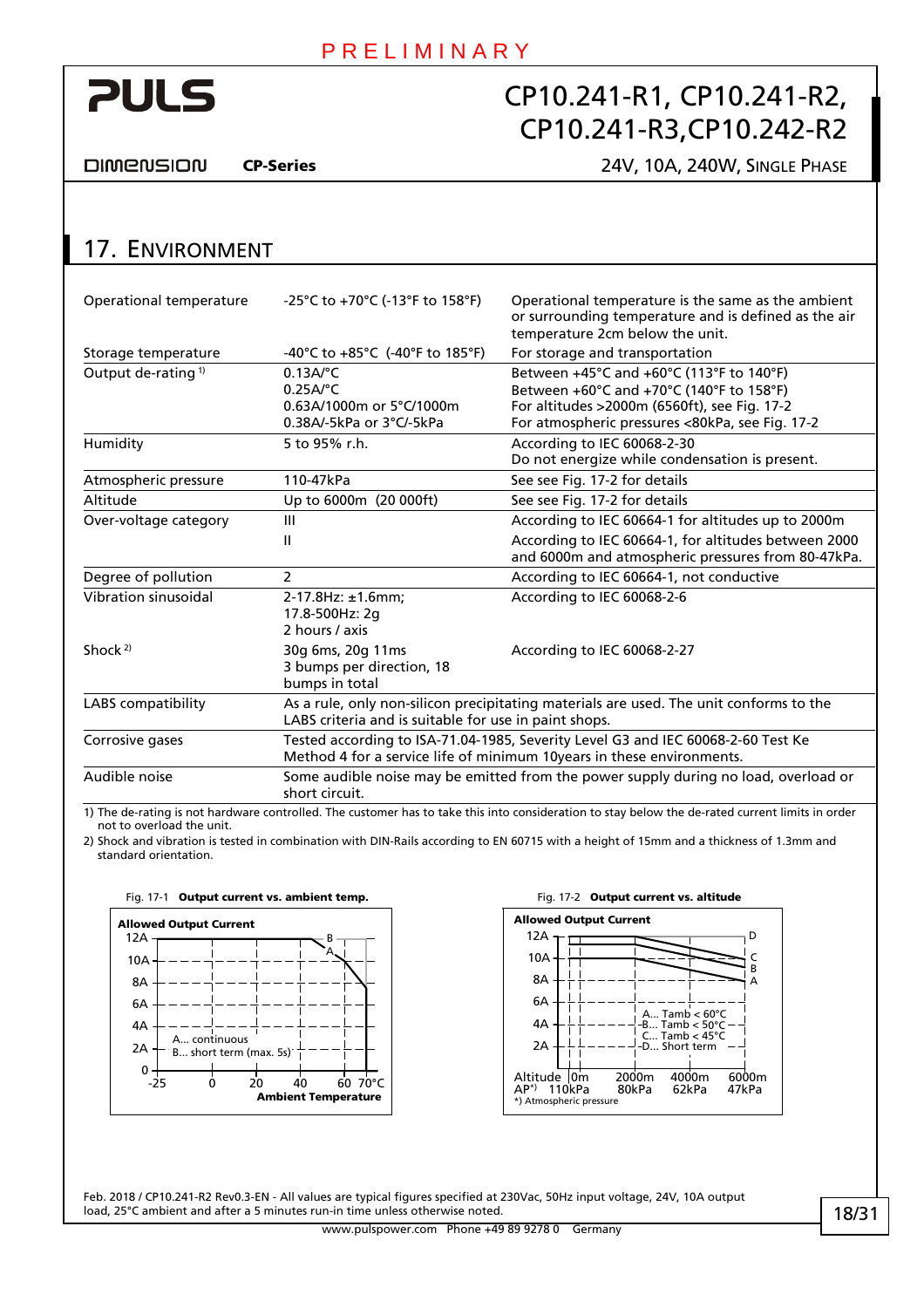<span id="page-18-0"></span>

DIMENSION

#### CP-Series 24V, 10A, 240W, SINGLE PHASE

### 18. SAFETY AND PROTECTION FEATURES

| Isolation resistance                         | Min. | 500MOhm            | At delivered condition between input and output,<br>measured with 500Vdc                        |
|----------------------------------------------|------|--------------------|-------------------------------------------------------------------------------------------------|
|                                              | Min. | 500MOhm            | At delivered condition between input and PE,<br>measured with 500Vdc                            |
|                                              | Min. | 500MOhm            | At delivered condition between output and PE,<br>measured with 500Vdc                           |
|                                              | Min. | 500MOhm            | At delivered condition between output and DC-OK<br>contacts, measured with 500Vdc               |
| PE resistance                                | Max. | 0.10 <sub>hm</sub> | Resistance between PE terminal and the housing in<br>the area of the DIN-rail mounting bracket. |
| Output over-voltage protection <sup>1)</sup> | Typ. | 30.5Vdc            |                                                                                                 |
|                                              | Max. | 32Vdc              |                                                                                                 |
| Class of protection                          |      |                    | According to IEC 61140                                                                          |
| Degree of protection                         |      | <b>IP 20</b>       | According to EN/IEC 60529                                                                       |
| Over-temperature protection <sup>2)</sup>    |      | Included           | Output shut-down with automatic restart.                                                        |
| Input transient protection                   |      | <b>MOV</b>         | (Metal Oxide Varistor)                                                                          |
|                                              |      |                    | For protection values see chapter 16 (EMC).                                                     |
| Internal input fuse                          |      | Included           | Not user replaceable slow-blow high-braking<br>capacity fuse                                    |
| Touch current (leakage current)              | Typ. | 0.14mA / 0.36mA    | At 100Vac, 50Hz, TN-, TT-mains / IT-mains                                                       |
|                                              | Typ. | 0.20mA / 0.50mA    | At 120Vac, 60Hz, TN-, TT-mains / IT-mains                                                       |
|                                              | Typ. | 0.33mA / 0.86mA    | At 230Vac, 50Hz, TN-, TT-mains / IT-mains                                                       |
|                                              | Max. | 0.18mA / 0.43mA    | At 110Vac, 50Hz, TN-, TT-mains / IT-mains                                                       |
|                                              | Max. | 0.26mA / 0.61mA    | At 132Vac, 60Hz, TN-, TT-mains / IT-mains                                                       |
|                                              | Max. | $0.44$ mA / 1.05mA | At 264 Vac, 50Hz, TN-, TT-mains / IT-mains                                                      |

1) In case of an internal defect, a redundant circuit limits the maximum output voltage. The output shuts down and automatically attempts to restart.

2) Temperature sensors are installed on critical components inside the unit and turn the unit off in safety critical situations, which can happen e.g. when ambient temperature is too high, ventilation is obstructed or the de-rating requirements are not followed. There is no correlation between the operating temperature and turn-off temperature since this is dependent on input voltage, load and installation methods.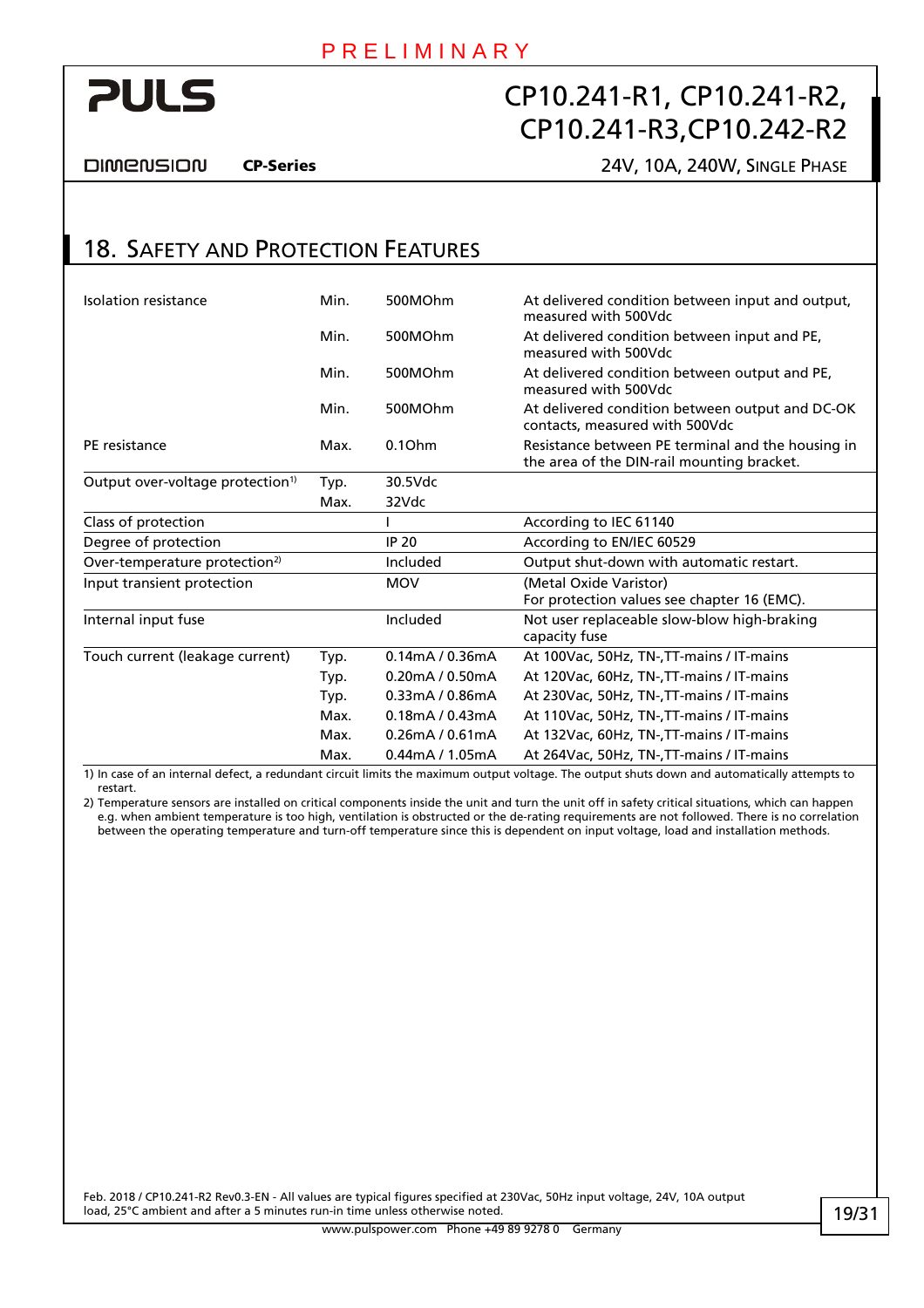<span id="page-19-0"></span>

**DIMENSION** 

CP-Series 24V, 10A, 240W, SINGLE PHASE

### <span id="page-19-1"></span>19. DIELECTRIC STRENGTH

The output voltage is floating and has no ohmic connection to the ground. Type and routine tests are conducted by the manufacturer. Field tests may be conducted in the field using the appropriate test equipment which applies the voltage with a slow ramp (2s up and 2s down). Connect all input-terminals together as well as all output poles before conducting the test. When testing, set the cut-off current settings to the value in the table below.



| Fig. 19-1 | Dielectric strength |                   |                                           |           |         | в       |         |        |
|-----------|---------------------|-------------------|-------------------------------------------|-----------|---------|---------|---------|--------|
| ıt        |                     | DC-ok             | Type test                                 | 60s       | 2500Vac | 4000Vac | 1000Vac | 500Vac |
|           | $B^*$               |                   | Routine test                              | <b>5s</b> | 2500Vac | 2500Vac | 500Vac  | 500Vac |
|           |                     | <b>Field test</b> | <b>5s</b>                                 | 2000Vac   | 2000Vac | 500Vac  | 500Vac  |        |
| A         |                     | D                 | Cut-off current setting<br>for field test |           | >10mA   | >10mA   | >20mA   | > 1mA  |

It is recommend that either the  $+$  pole, the  $-$  pole or any other part of the output circuit shall be connected to the earth/ground system. This helps to avoid situations in which a load starts unexpectedly or can not be switched off when unnoticed earth faults occur.

B\*) When testing input to DC-OK ensure that the maximal voltage between DC-OK and the output is not exceeded (column D). We recommend connecting DC-OK pins and the output pins together when performing the test.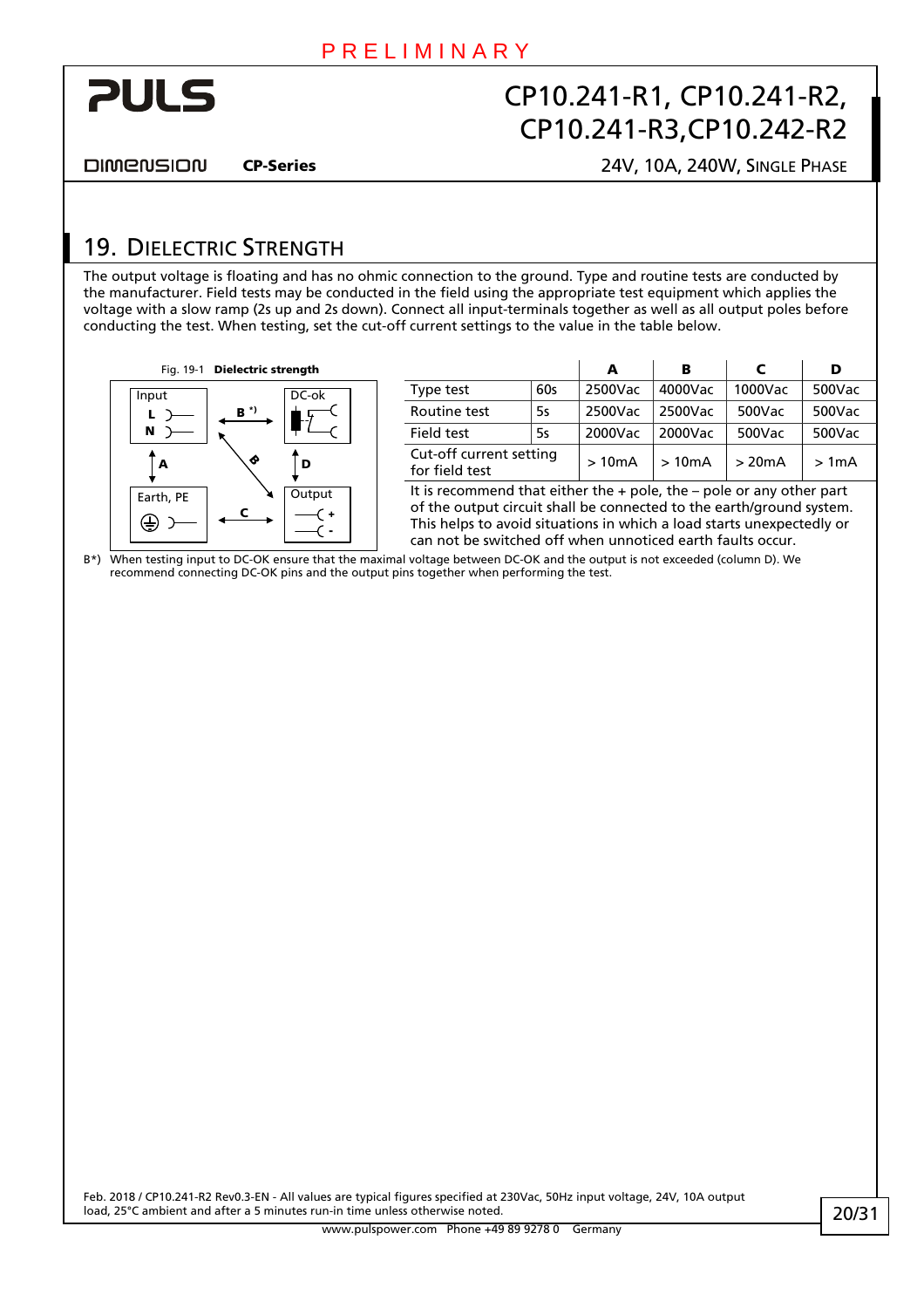<span id="page-20-1"></span>

**DIMENSION** 

### CP-Series 24V, 10A, 240W, SINGLE PHASE

<span id="page-20-0"></span>

| 20. APPROVALS                                                           |                                         |                                                                                                                                                   |
|-------------------------------------------------------------------------|-----------------------------------------|---------------------------------------------------------------------------------------------------------------------------------------------------|
| <b>EC Declaration of Conformity</b>                                     | $\epsilon$                              | The CE mark indicates conformance with the<br>- EMC directive,<br>- Low-voltage directive and the<br>- ATEX directive (planned)                   |
| IEC 60950-1<br>2 <sup>nd</sup> Edition<br>planned                       | <i><b>IECEE</b></i><br><b>CB SCHEME</b> | CB Scheme for LT.E.<br><b>Information Technology Equipment</b>                                                                                    |
| IEC 62368-1<br>2 <sup>nd</sup> Edition<br>planned                       | <b>IECEE</b><br><b>CB SCHEME</b>        | CB Scheme for LC.T.<br>Information and Communication Technology                                                                                   |
| IEC 61010-2-201<br>2 <sup>nd</sup> Edition<br>planned                   | <b>IECEE</b><br><b>CB SCHEME</b>        | CB Scheme for electrical equipment for measurement,<br>control, and laboratory use - Part 2-201: Particular<br>requirements for control equipment |
| ANSI/UL 61010-2-201<br>(former UL 508)<br>planned                       | <b>US LISTED</b><br>Ind. Cont. Eq.      | Listed as Open Type Device for use in Control Equipment<br>UL Category NMTR, NMTR7<br>E-File: E198865                                             |
| ANSI/ISA 12.12.01<br>Class I Div 2<br>planned                           | <b>US LISTED</b><br>Process Cont. Eq.   | Listed for use in Hazardous Location Class LDiv 2                                                                                                 |
| EN 60079-0, EN 60079-7<br><b>ATEX</b><br>planned                        | II 3G Ex ec nC II T4 Gc                 | Approval for use in hazardous locations Zone 2 Category 3G.<br>Number of ATEX certificate: T.B.D.                                                 |
| IEC 60079-0, IEC 60079-7<br>planned                                     | <b>IECEX</b>                            | Suitable for use in Class 1 Zone 2 Groups IIa, IIb and IIc<br>locations.<br>Number of IECEx certificate: T.B.D.                                   |
| <b>EAC TR Registration</b><br>(only for CP10.241-R1 and<br>CP10.241-R3) |                                         | Registration for the Eurasian Customs Union market<br>(Russia, Kazakhstan, Belarus)                                                               |

# 21. OTHER FULFILLED STANDARDS

| <b>RoHS Directive</b>           | RoHs                            | Directive 2011/65/EU of the European Parliament and the<br>Council of June 8 <sup>th</sup> , 2011 on the restriction of the use of<br>certain hazardous substances in electrical and electronic<br>equipment. |
|---------------------------------|---------------------------------|---------------------------------------------------------------------------------------------------------------------------------------------------------------------------------------------------------------|
| <b>REACH Directive</b>          | <b>REACH</b>                    | Directive 1907/2006/EU of the European Parliament and the<br>Council of June 1st, 2007 regarding the Registration,<br>Evaluation, Authorisation and Restriction of Chemicals<br>(REACH)                       |
| IEC/EN 61558-2-16<br>(Annex BB) | Safety Isolating<br>Transformer | Safety Isolating Transformers corresponding to Part 2-6 of the<br><b>IEC/EN 61558</b>                                                                                                                         |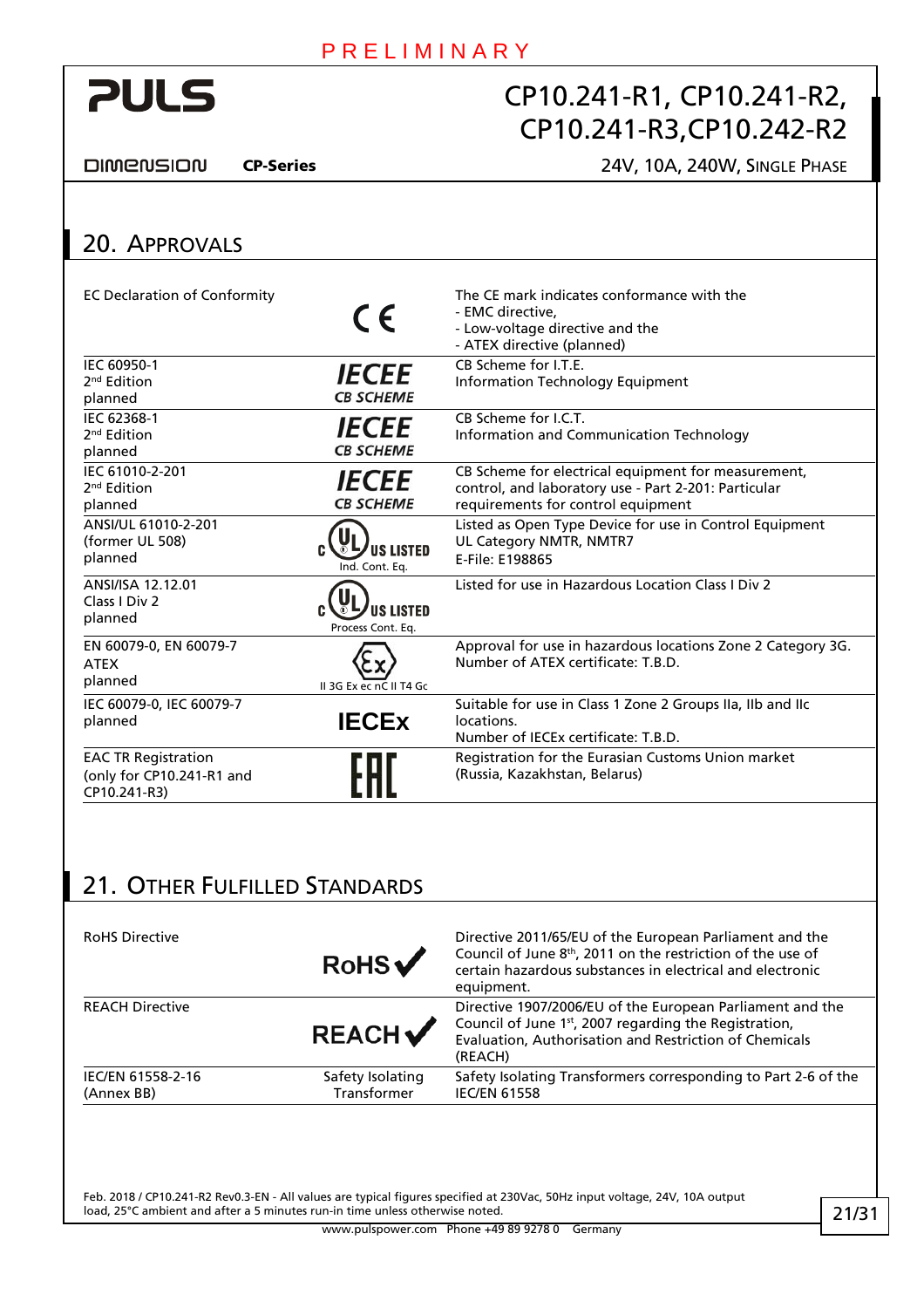<span id="page-21-0"></span>

**DIMENSION** 

Input

39

CP-Series 24V, 10A, 240W, SINGLE PHASE

### 22. PHYSICAL DIMENSIONS AND WEIGHT

| Width                                                                                 | 39mm 1.54"                                                                                               |                                                                                                                                                 |  |  |  |  |
|---------------------------------------------------------------------------------------|----------------------------------------------------------------------------------------------------------|-------------------------------------------------------------------------------------------------------------------------------------------------|--|--|--|--|
| Height                                                                                |                                                                                                          | 124mm 4.88" (without plug-connectors)                                                                                                           |  |  |  |  |
| Depth                                                                                 |                                                                                                          | 117mm 4.61" (without plug-connector) The DIN-rail height must be added to the unit depth<br>to calculate the total required installation depth. |  |  |  |  |
| Weight                                                                                | 600g / 1.32lb                                                                                            |                                                                                                                                                 |  |  |  |  |
| DIN-Rail                                                                              |                                                                                                          | Use 35mm DIN-rails according to EN 60715 or EN 50022 with a height of 7.5 or 15mm.                                                              |  |  |  |  |
| Housing material                                                                      | Body: Aluminium alloy<br>Cover: zinc-plated steel                                                        |                                                                                                                                                 |  |  |  |  |
| Installation clearances                                                               | See chapter 2                                                                                            |                                                                                                                                                 |  |  |  |  |
| Penetration protection                                                                |                                                                                                          | Small parts like screws, nuts, etc. with a diameter larger than 4mm                                                                             |  |  |  |  |
| CP10.241-R1                                                                           | Fig. 22-1 Front view<br>CP10.241-R3                                                                      | Fig. 22-2 Side view CP10.241-R1 and CP10.241-R3                                                                                                 |  |  |  |  |
| 32<br>3.5<br>DC ok O<br>$\frac{DC}{OK} \sqrt{CD}$<br>Input<br><b>NLPE</b><br>19<br>39 | 3.5<br>32<br>୭ଈଈଈ<br>$DC ok$ $O$<br>ᅆ<br>Input<br><b>NLPE</b><br>9®®<br>19<br>39<br>All dimensions in mm | 124<br>117<br>DIN-Rail depth<br>All dimensions in mm                                                                                            |  |  |  |  |
|                                                                                       | Fig. 22-3 Front view CP10.241-R2                                                                         | Fig. 22-4 Side view CP10.241-R2                                                                                                                 |  |  |  |  |
| ╓<br>DC ok O<br>191<br>15                                                             |                                                                                                          | 15 <sup>1</sup><br>Wire<br>entry)<br>$^{24}$                                                                                                    |  |  |  |  |

All dimensions in mm All dimensions in mm

18

 $19$ 

117

└DIN-Rail depth

Feb. 2018 / CP10.241-R2 Rev0.3-EN - All values are typical figures specified at 230Vac, 50Hz input voltage, 24V, 10A output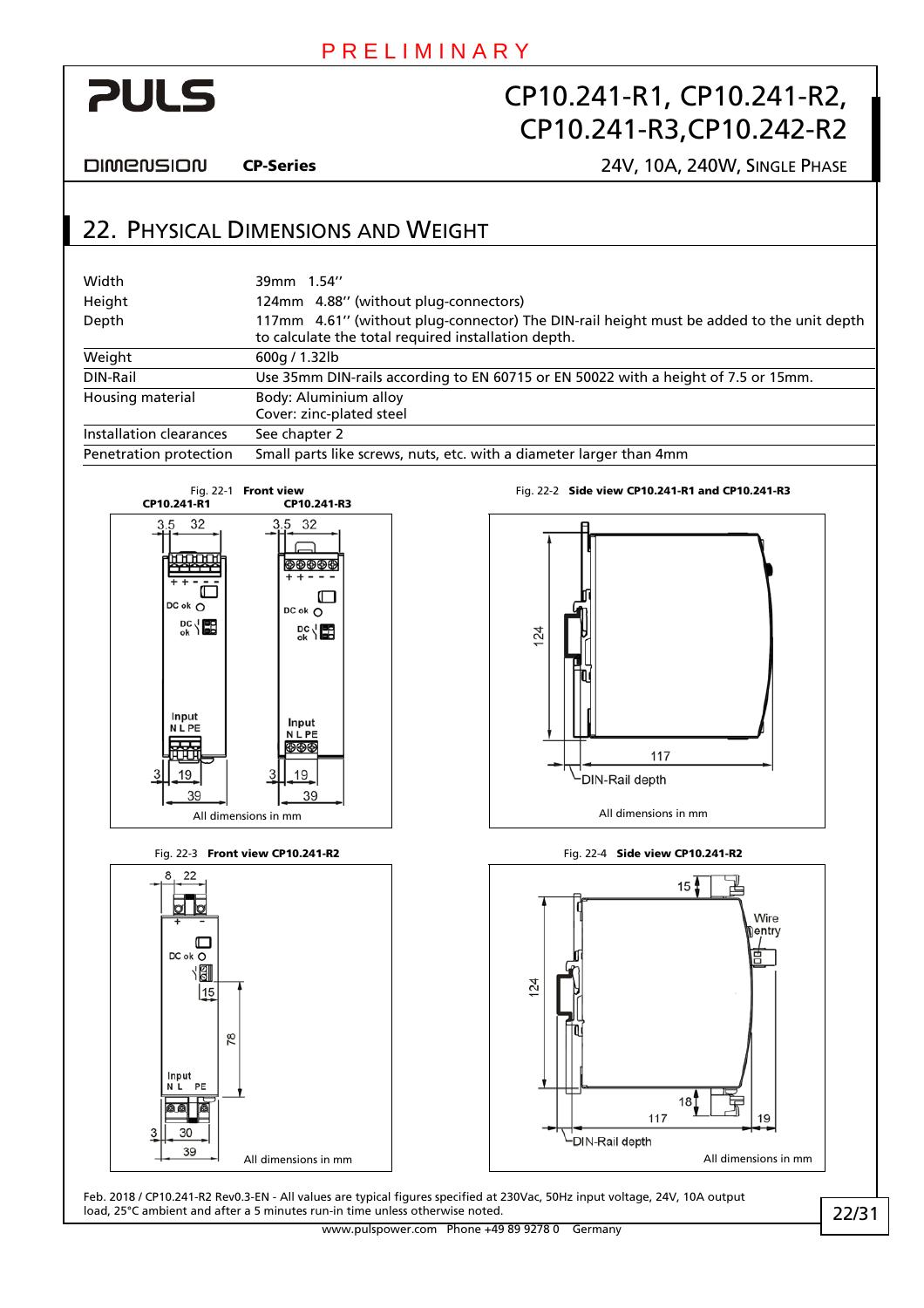<span id="page-22-0"></span>

DIMENSION

#### CP-Series 24V, 10A, 240W, SINGLE PHASE

### 23. ACCESSORIES

### 23.1. ZM4.WALL – WALL/PANEL MOUNT BRACKET

This bracket is used to mount the devices on a wall/panel without utilizing a DIN-Rail and can be mounted without detaching the DIN-rail brackets of the power supply.

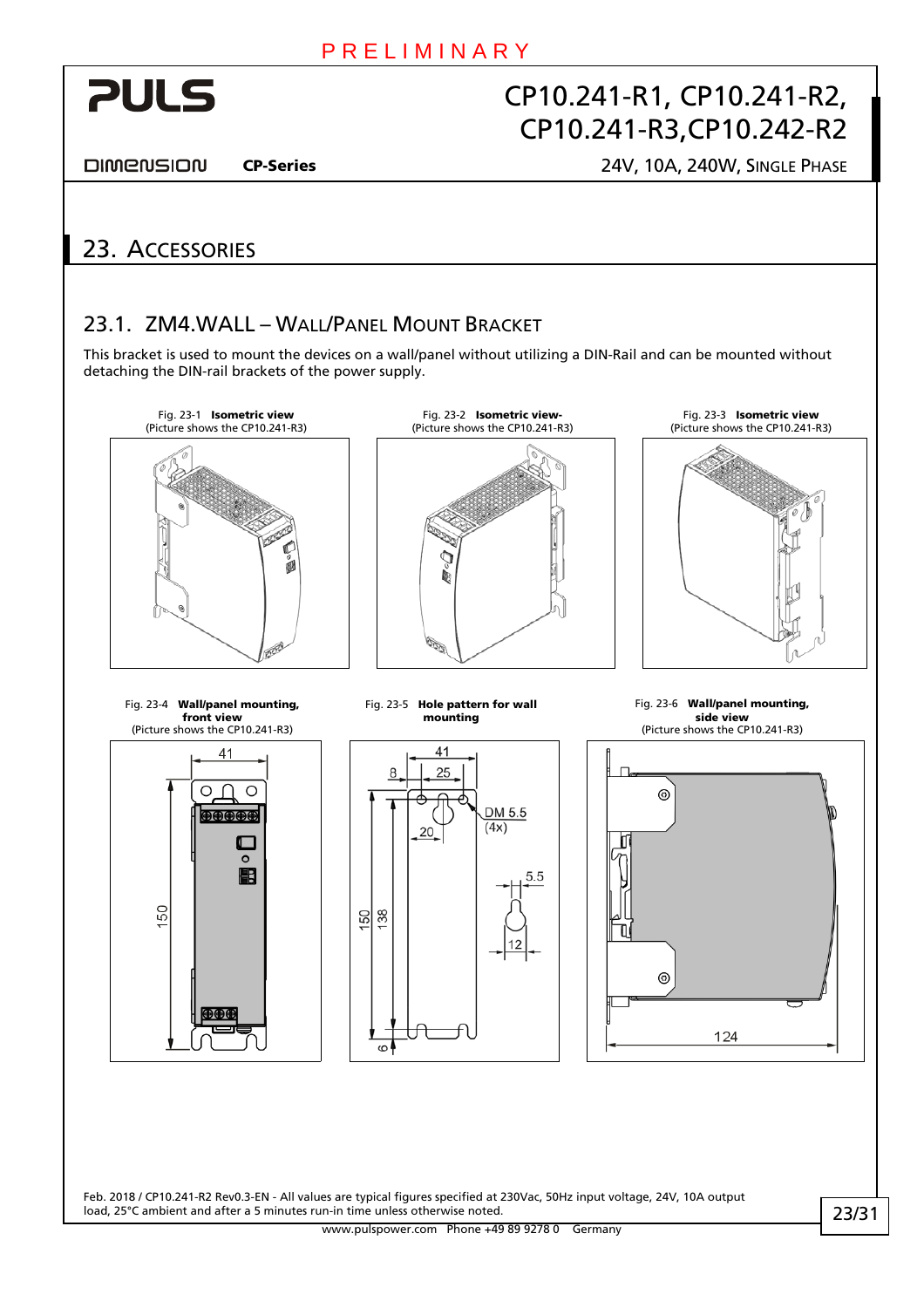DIMENSION

<span id="page-23-0"></span>**PULS** 

CP-Series 24V, 10A, 240W, SINGLE PHASE

### 23.2. ZM12.SIDE - SIDE MOUNTING BRACKET

This bracket is used to mount the power supply sideways with or without utilizing a DIN-Rail. The two aluminum brackets and the black plastic slider of the unit have to be detached, so that the steel brackets can be mounted. For sideway DIN-rail mounting, the removed aluminum brackets and the black plastic slider need to be mounted on the steel bracket.

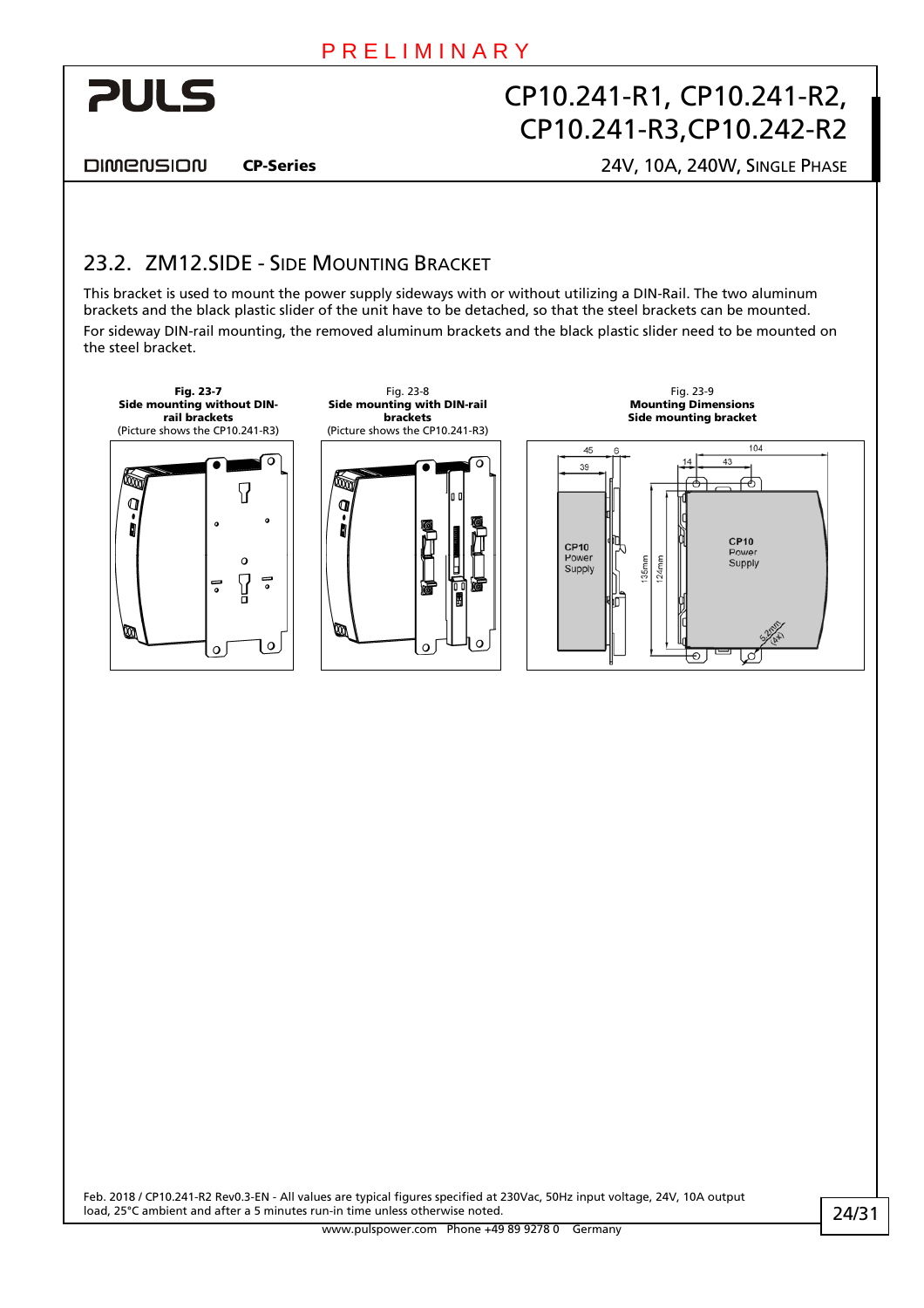<span id="page-24-0"></span>

**DIMENSION** 

#### CP-Series 24V, 10A, 240W, SINGLE PHASE

### 24. APPLICATION NOTES

### <span id="page-24-1"></span>24.1 PEAK CURRENT CAPARILITY

The unit can deliver peak currents (up to several milliseconds) which are higher than the specified short term currents. This helps to start current demanding loads. Solenoids, contactors and pneumatic modules often have a steady state coil and a pick-up coil. The inrush current demand of the pick-up coil is several times higher than the steady-state current and usually exceeds the nominal output current. The same situation applies when starting a capacitive load.

The peak current capability also ensures the safe operation of subsequent circuit breakers of load circuits. The load branches are often individually protected with circuit breakers or fuses. In case of a short or an overload in one branch circuit, the fuse or circuit breaker need a certain amount of over-current to open in a timely manner. This avoids voltage loss in adjacent circuits.

The extra current (peak current) is supplied by the power converter and the built-in large sized output capacitors of the power supply. The capacitors get discharged during such an event, which causes a voltage dip on the output. The following two examples show typical voltage dips for a resistive load:

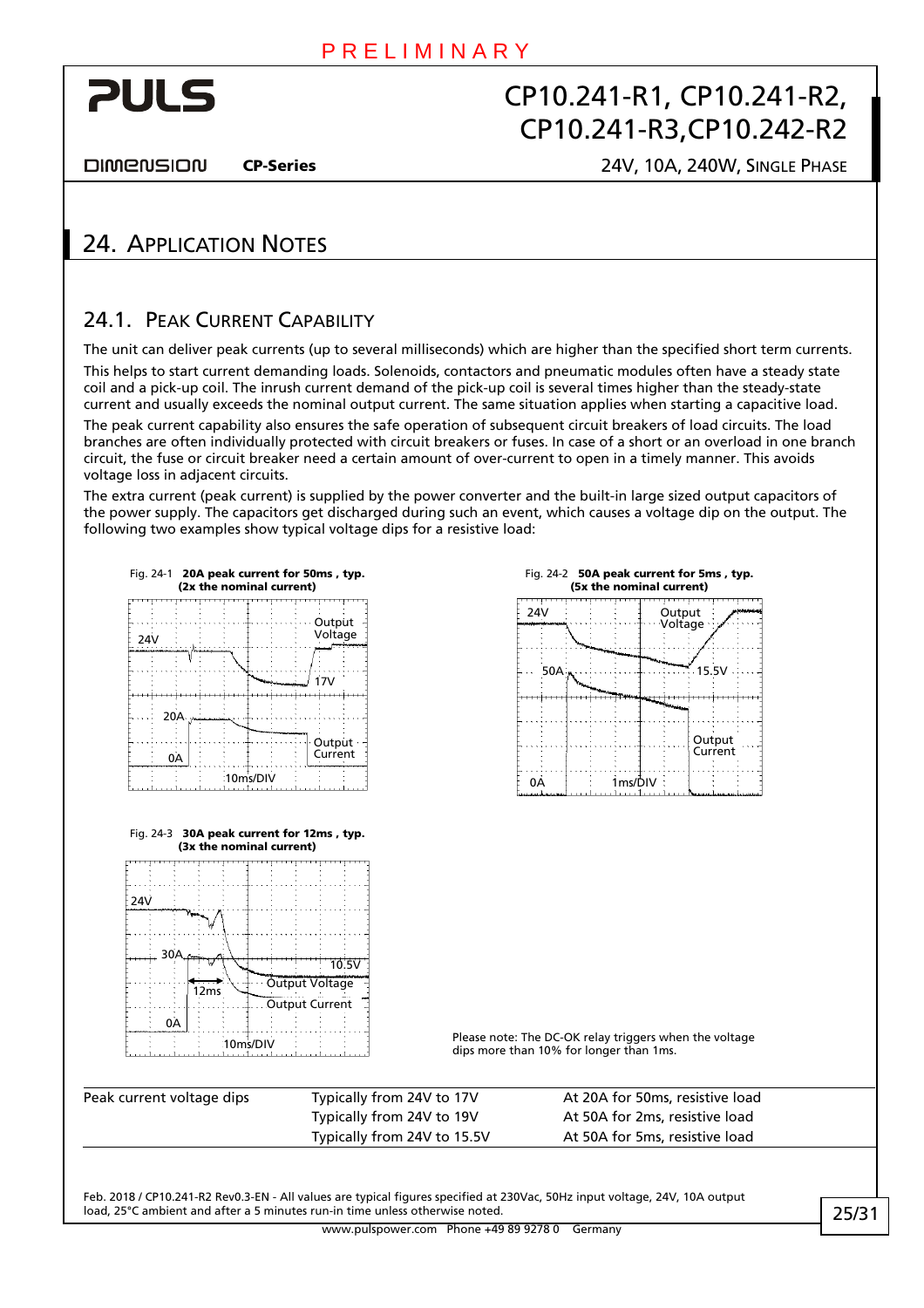<span id="page-25-0"></span>

**DIMENSION** 

CP-Series 24V, 10A, 240W, SINGLE PHASE

### <span id="page-25-1"></span>24.2. ADJUSTING THE OUTPUT VOLTAGE

A voltage adjustment potentiometer can be found behind the flap on the front of the unit. However, it is not recommended to change the output voltage since load sharing between power supplies connected in parallel can only be achieved by a precise setting of the output voltages. The factory settings allow precise load sharing and only qualified personnel should change the adjustment potentiometer.

| Lower end of the specified adjustment range |      |       |                                                                                                                                                                                                                                    |
|---------------------------------------------|------|-------|------------------------------------------------------------------------------------------------------------------------------------------------------------------------------------------------------------------------------------|
| Output voltage                              | Nom. | 24.0V | Due to the soft output voltage regulation characteristic<br>(parallel mode feature) a setting to 24.0V results to an output<br>voltage of 23.8V <sup>±0.2%</sup> at 12A and 25.0V <sup>±0.2%</sup> at no load.<br>See Fig. 24-4.   |
| Output current                              | Min. | 12A   | At $45^{\circ}$ C                                                                                                                                                                                                                  |
|                                             | Min. | 10A   | At $60^{\circ}$ C                                                                                                                                                                                                                  |
|                                             | Min. | 7.55A | At $70^{\circ}$ C                                                                                                                                                                                                                  |
|                                             |      |       | Reduce output current linearly between +45°C and +70°C.                                                                                                                                                                            |
| Upper end of the specified adjustment range |      |       |                                                                                                                                                                                                                                    |
| Output voltage                              | Nom. | 27.0V | Due to the soft output voltage regulation characteristic<br>(parallel mode feature) a setting to 27.0V results to an output<br>voltage of 26.7V <sup>±0.2%</sup> at 10.6A and 28.2V <sup>±0.2%</sup> at no load.<br>See Fig. 24-4. |
| Output current                              | Min. | 10.6A | At $45^{\circ}$ C                                                                                                                                                                                                                  |
|                                             | Min. | 8.9A  | At $60^{\circ}$ C                                                                                                                                                                                                                  |
|                                             | Min. | 6.7A  | At $70^{\circ}$ C                                                                                                                                                                                                                  |
|                                             |      |       | Reduce output current linearly between $+45^{\circ}$ C and $+70^{\circ}$ C.                                                                                                                                                        |

The maximum output voltage which can occur at the clockwise end position of the potentiometer due to tolerances is 30V. It is not a guaranteed value which can be achieved.

<span id="page-25-2"></span>Current values between 24 and 27V can be interpolated.



The output voltage shall only be changed when absolutely necessary, e.g. for battery charging as described in the next chapter.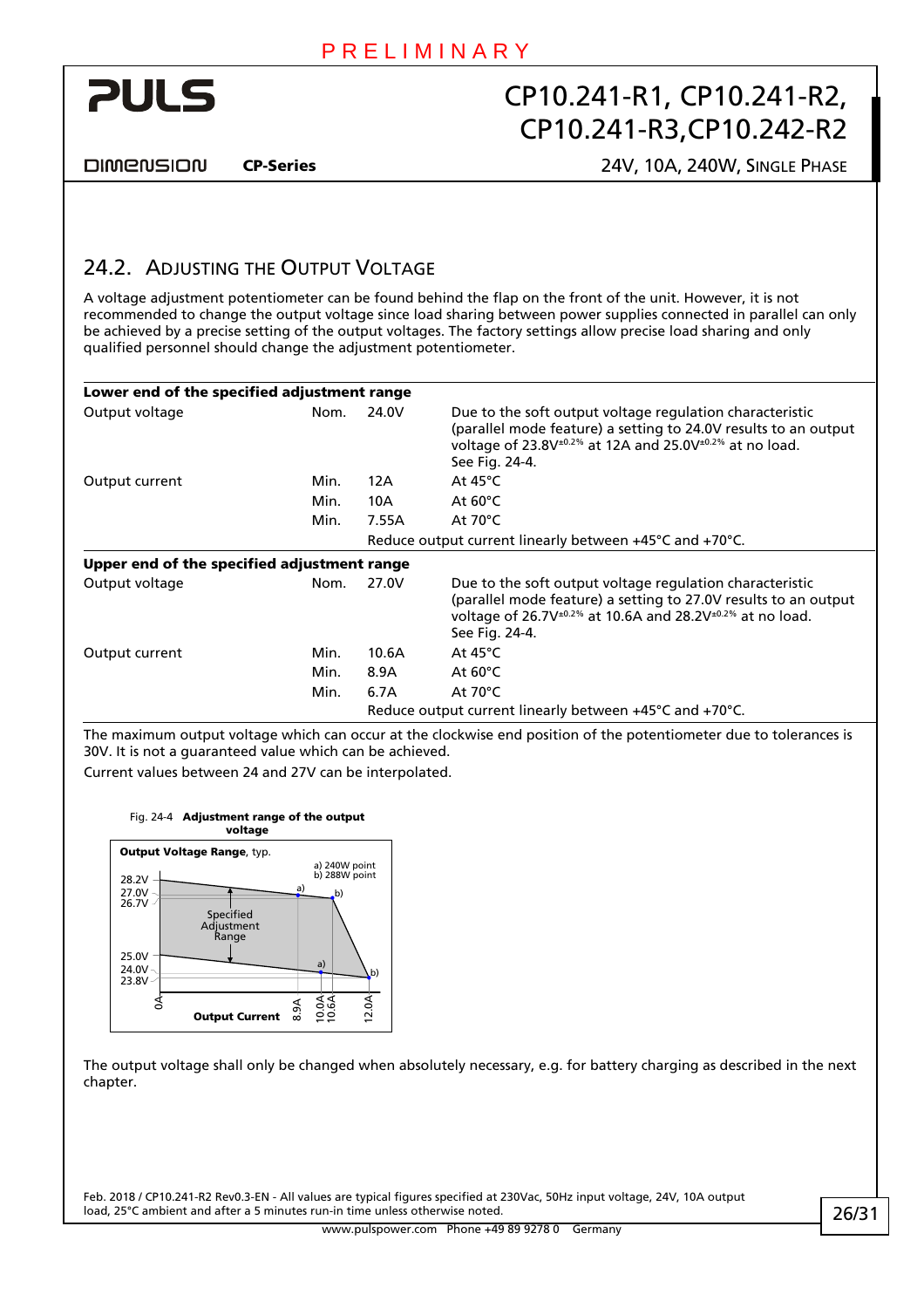<span id="page-26-0"></span>

**DIMENSION** 

CP-Series 24V, 10A, 240W, SINGLE PHASE

#### 24.3. CHARGING OF BATTERIES

This redundancy power supply is ideal for charging batteries due to the decoupling circuit built in to the output stage which does not require a fuse or diode between the power supply and the battery.

It can be used to charge sealed lead acid (SLA) or valve regulated lead acid (VRLA) lead batteries when following these instructions:

a) Set output voltage (measured at disconnected battery) very precisely to the end-of-charge voltage. Use the potentiometer, which is hidden behind the flap on the front of the unit. See chapter [24.2](#page-25-1).

| Battery temperature   | $10^{\circ}$ C | $20^{\circ}$ C | $30^{\circ}$ C | 40°C  |
|-----------------------|----------------|----------------|----------------|-------|
| End-of-charge voltage | 27.8V          | 27.5V          | 27.15V         | 26.8V |

b) Ensure that the ambient temperature of the power supply stays below 40°C.

- c) Use only matched batteries when connecting 12V types in series.
- d) The return current to the power supply (battery discharge current) is typically 3mA when the power supply is switched off.

### 24.4. OUTPUT CIRCUIT BREAKERS

Standard miniature circuit breakers (MCB's or UL 1077 circuit breakers) are commonly used for AC-supply systems and may also be used on 24V branches.

MCB's are designed to protect wires and circuits. If the ampere value and the characteristics of the MCB are adapted to the wire size that is used, the wiring is considered as thermally safe regardless of whether the MCB opens or not.

To avoid voltage dips and under-voltage situations in adjacent 24V branches which are supplied by the same source, a fast (magnetic) tripping of the MCB is desired. A quick shutdown within 10ms is necessary corresponding roughly to the ride-through time of PLC's. This requires power supplies with high current reserves and large output capacitors. Furthermore, the impedance of the faulty branch must be sufficiently small in order for the current to actually flow. The best current reserve in the power supply does not help if Ohm's law does not permit current flow. The following table has typical test results showing which B- and C-Characteristic MCBs magnetically trip depending on the wire cross section and wire length.



Fig. 24-5 Test circuit **Maximal wire length<sup>\*</sup>** for a fast (magnetic) tripping:

| maximar wire rengen nor a rase (magnetic) enpping. |                        |                  |                       |                       |  |  |
|----------------------------------------------------|------------------------|------------------|-----------------------|-----------------------|--|--|
|                                                    | $0.75$ mm <sup>2</sup> | 1.0 <sup>m</sup> | $1.5$ mm <sup>2</sup> | $2.5$ mm <sup>2</sup> |  |  |
| $C-2A$                                             | 30 m                   | 37 m             | 54 m                  | 84 m                  |  |  |
| $C-3A$                                             | 25 <sub>m</sub>        | 30 m             | 46 m                  | 69 m                  |  |  |
| $C-4A$                                             | 9 m                    | 15 <sub>m</sub>  | 25 <sub>m</sub>       | 34 m                  |  |  |
| $C-6A$                                             | 3 m                    | 3 m              | 4 m                   | 7 <sub>m</sub>        |  |  |
| $C-8A$                                             |                        |                  |                       |                       |  |  |
|                                                    |                        |                  |                       |                       |  |  |
| <b>B-6A</b>                                        | 12 <sub>m</sub>        | 15 <sub>m</sub>  | 21 <sub>m</sub>       | 34 m                  |  |  |
| <b>B-10A</b>                                       | 3 m                    | 3 m              | 4 m                   | 9 <sub>m</sub>        |  |  |
| <b>B-13A</b>                                       | 2 <sub>m</sub>         | 2 <sub>m</sub>   | 3 <sub>m</sub>        | 6 m                   |  |  |
|                                                    |                        |                  |                       |                       |  |  |

\*) Don't forget to consider twice the distance to the load (or cable length) when calculating the total wire length (+ and – wire).

Feb. 2018 / CP10.241-R2 Rev0.3-EN - All values are typical figures specified at 230Vac, 50Hz input voltage, 24V, 10A output load, 25°C ambient and after a 5 minutes run-in time unless otherwise noted.

www.pulspower.com Phone +49 89 9278 0 Germany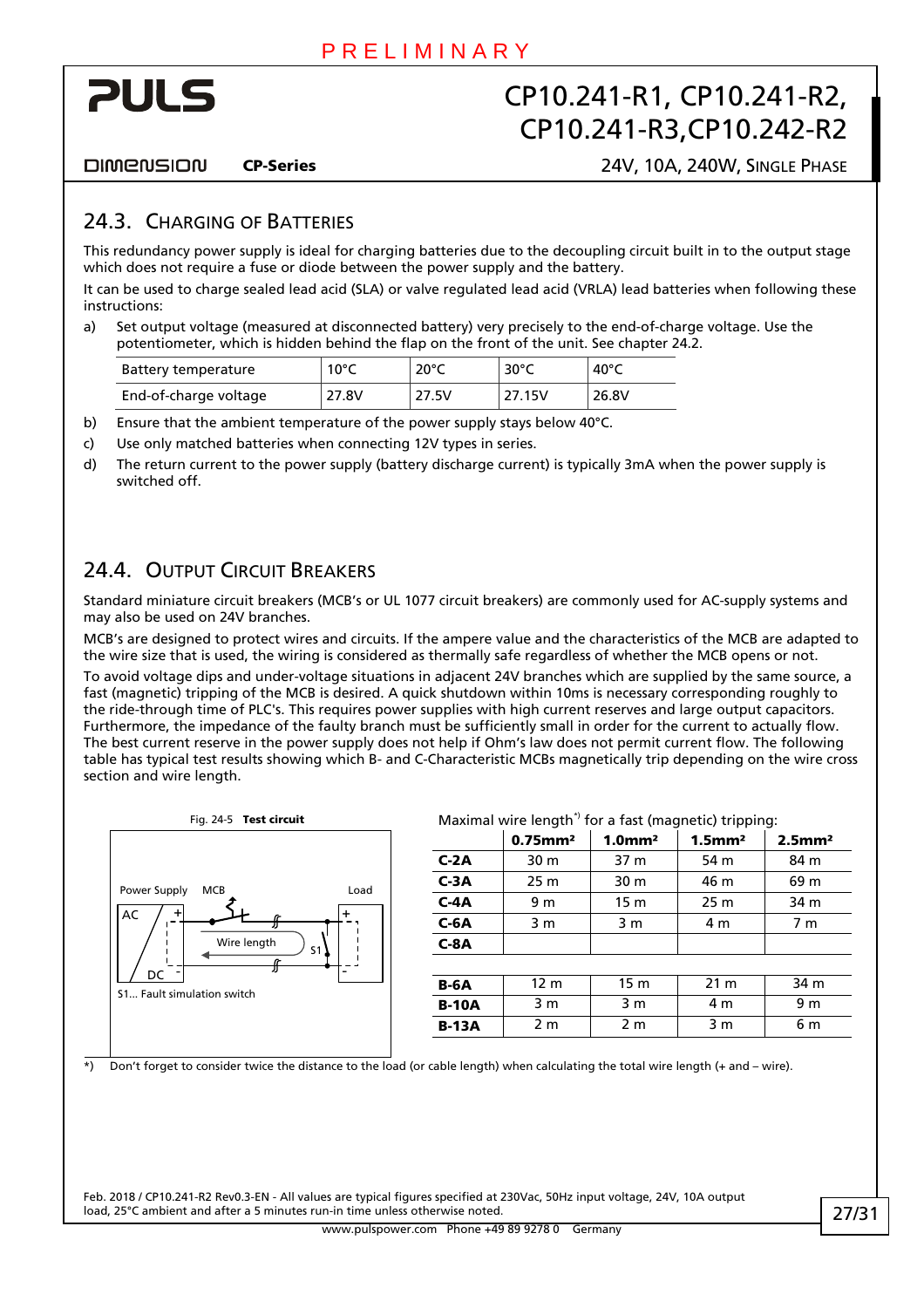<span id="page-27-0"></span>

**DIMENSION** 

#### CP-Series 24V, 10A, 240W, SINGLE PHASE

#### 24.5. SERIES OPERATION

Power supplies of the same type can be connected in series for higher output voltages. It is possible to connect as many units in series as needed, providing the sum of the output voltage does not exceed 150Vdc. Voltages with a potential above 60Vdc must be installed with a protection against touching.

Avoid return voltage (e.g. from a decelerating motor or battery) which is applied to the output terminals.

Keep an installation clearance of 15mm (left / right) between two power supplies and avoid installing the power supplies on top of each other. Do not use power supplies in series in mounting orientations other than the standard mounting orientation (input terminals on bottom of the unit).

Pay attention that leakage current, EMI, inrush current, harmonics will increase when using multiple power supplies.

### 24.6. PARALLEL USE TO INCREASE OUTPUT POWER

Power supplies can be paralleled to increase the output power. For redundancy applications one extra power supply is always needed for sufficient output current in case one unit fails.

The unit is permanently set to "parallel use" mode in order to achieve load sharing between power supplies connected in parallel. The "Parallel use" mode regulates the output voltage in such a manner that the voltage at no load is approx. 4% higher than at nominal load. See also chapter [6](#page-7-1).

Energize all units at the same time. It also might be necessary to cycle the input power (turn-off for at least five seconds), if the output was in overload or short circuits and the required output current is higher than the current of one unit.



Unit / Unit B - + - + Load + - Input Output Input Output

Keep an installation clearance of 15mm (left / right) between two power supplies and avoid installing the power supplies on top of each other.

Do not use power supplies in parallel in mounting orientations other than the standard mounting orientation (input terminals on bottom of the unit) or in any other condition where a derating of the output current is required (e.g. altitude).

<span id="page-27-1"></span>Pay attention that leakage current, EMI, inrush current, harmonics will increase when using multiple power supplies. Do not load paralleled power supplies with higher currents as shown in the following diagrams:





Feb. 2018 / CP10.241-R2 Rev0.3-EN - All values are typical figures specified at 230Vac, 50Hz input voltage, 24V, 10A output load, 25°C ambient and after a 5 minutes run-in time unless otherwise noted.

www.pulspower.com Phone +49 89 9278 0 Germany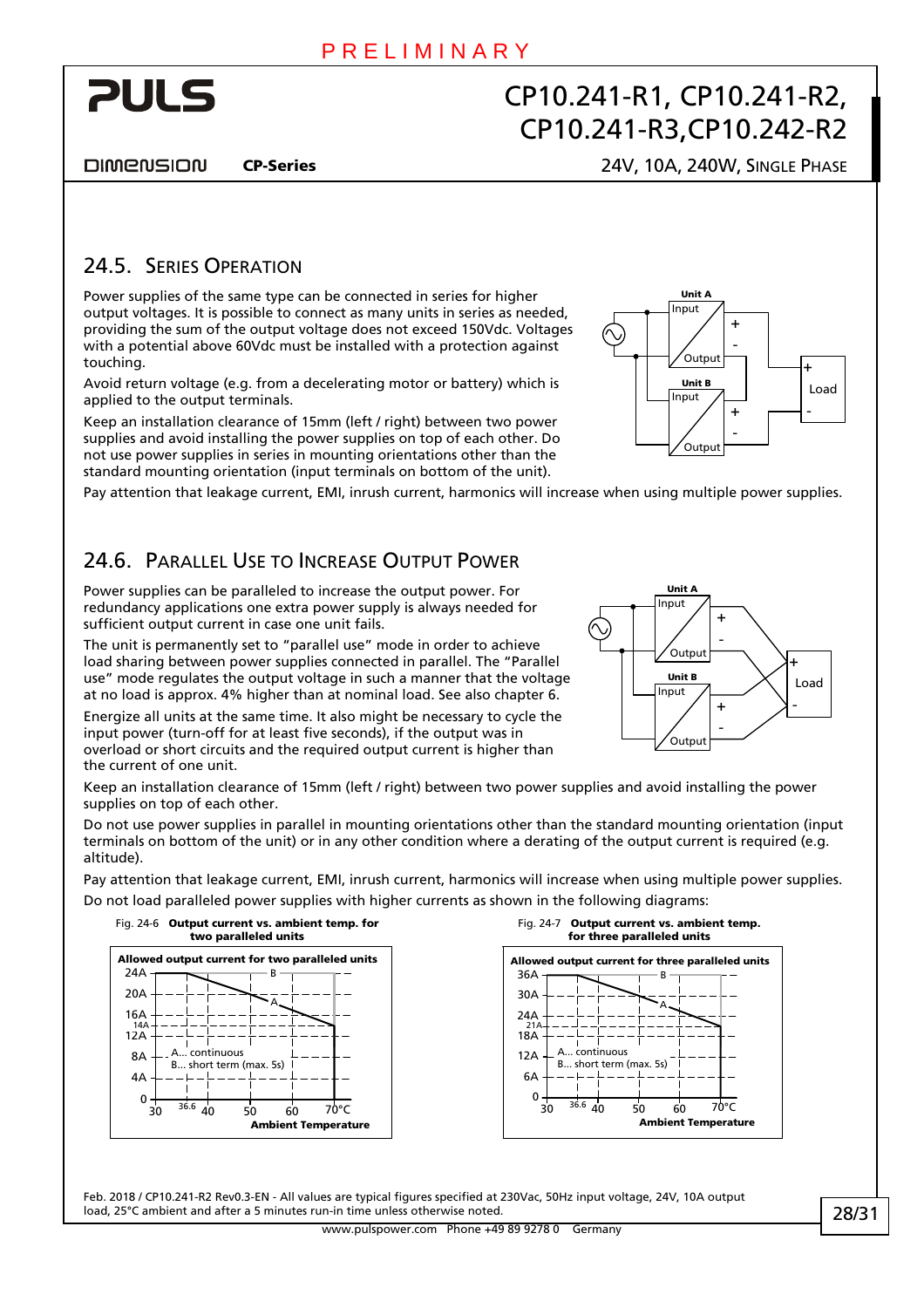<span id="page-28-0"></span>

**DIMENSION** 

CP-Series 24V, 10A, 240W, SINGLE PHASE

### 24.7. PARALLEL USE FOR REDUNDANCY

Power supplies can be paralleled for redundancy to gain higher system availability. The unit is already equipped with a MOSFET as decoupling device on the output to avoid, that a faulty unit becomes a load for the other power supplies and the output voltage cannot be maintained any more.

Recommendations for building redundant power systems:

- a) Use separate input fuses for each power supply.
- b) Monitor the individual power supply units by utilizing the built-in DC-OK relay contacts on each power supply.



#### Fig. 24-9 Wiring diagram, N+1 Redundancy for 20A output current

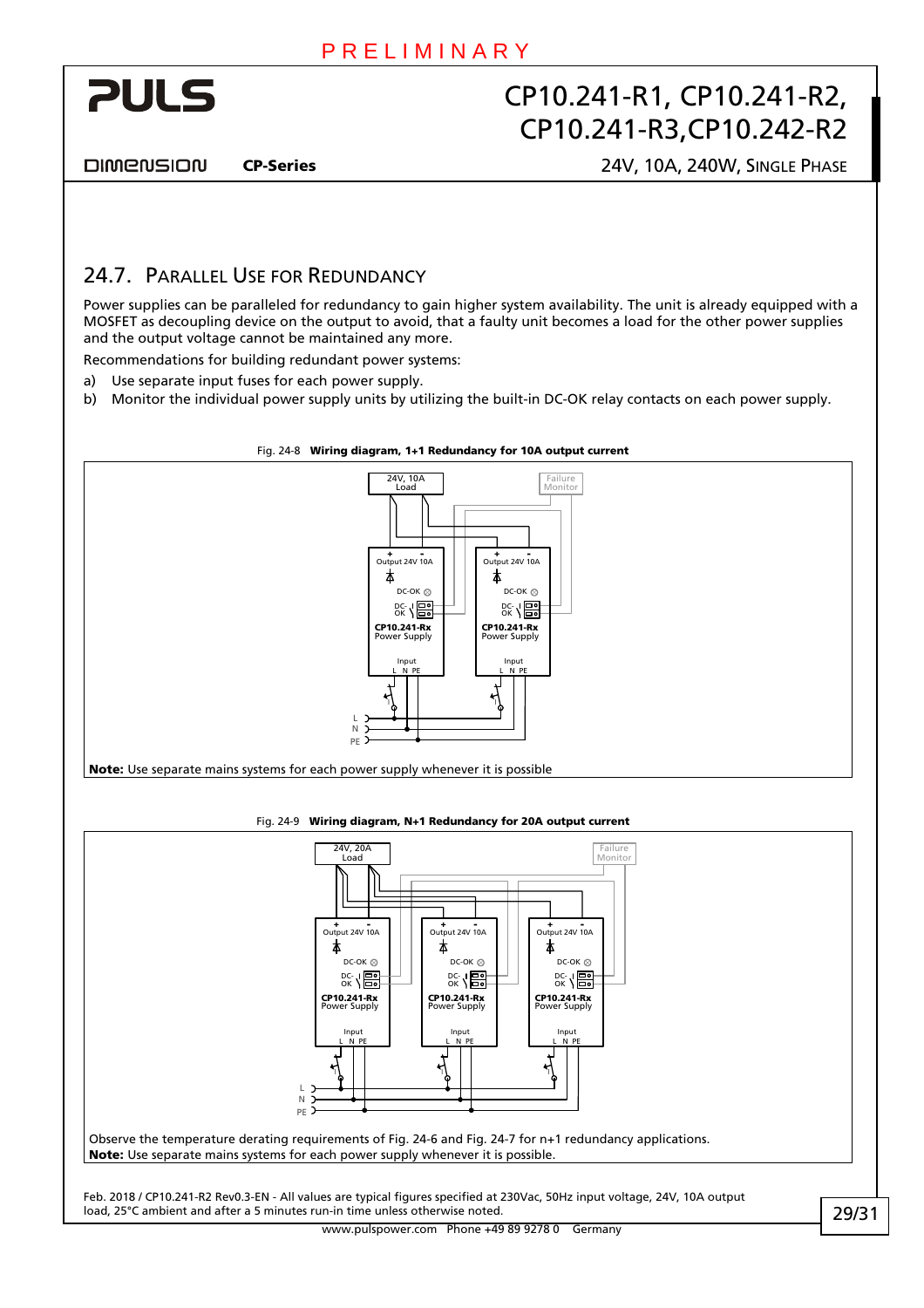<span id="page-29-0"></span>

DIMENSION

#### CP-Series 24V, 10A, 240W, SINGLE PHASE

#### 24.8. OPERATION ON TWO PHASES

The power supply can also be used on two-phases of a three-phasesystem. Such a phase-to-phase connection is allowed as long as the supplying voltage is below 240V+10%.

The maximum allowed voltage between a Phase and the PE must be below 300Vac.



### 24.9. USE IN A TIGHTLY SEALED ENCLOSURE

When the power supply is installed in a tightly sealed enclosure, the temperature inside the enclosure will be higher than outside. In such situations, the inside temperature defines the ambient temperature for the power supply.

The following measurement results can be used as a reference to estimate the temperature rise inside the enclosure. The power supply is placed in the middle of the box, no other heat producing items are inside the box The temperature sensor inside the box is placed in the middle of the right side of the power supply with a distance of 1cm.

|                             | <b>Case A</b>                                                   | Case B                                                          | Case C                                                          | Case D                                                          |
|-----------------------------|-----------------------------------------------------------------|-----------------------------------------------------------------|-----------------------------------------------------------------|-----------------------------------------------------------------|
| Enclosure size              | 110x180x165mm<br>Rittal Typ IP66 Box<br>PK 9516 100,<br>plastic | 110x180x165mm<br>Rittal Typ IP66 Box<br>PK 9516 100,<br>plastic | 180x180x165mm<br>Rittal Typ IP66 Box<br>PK 9519 100,<br>plastic | 180x180x165mm<br>Rittal Typ IP66 Box<br>PK 9519 100,<br>plastic |
| Input voltage               | 230Vac                                                          | 230Vac                                                          | $230$ Vac                                                       | $230$ Vac                                                       |
| Load                        | 24V, 8A; (=80%)                                                 | 24V, 10A; (=100%)                                               | 24V, 8A; $(=80\%)$                                              | 24V, 10A; (= <b>100%)</b>                                       |
| Temperature inside the box  | 45.4 $^{\circ}$ C                                               | 49.0 $^{\circ}$ C                                               | 42.0 $\degree$ C                                                | 44.4°C                                                          |
| Temperature outside the box | $25.0^{\circ}$ C                                                | $25.0^{\circ}$ C                                                | $25.0^{\circ}$ C                                                | $25.0^{\circ}$ C                                                |
| Temperature rise            | 20.4K                                                           | 24.0K                                                           | 17.0K                                                           | 19.4K                                                           |